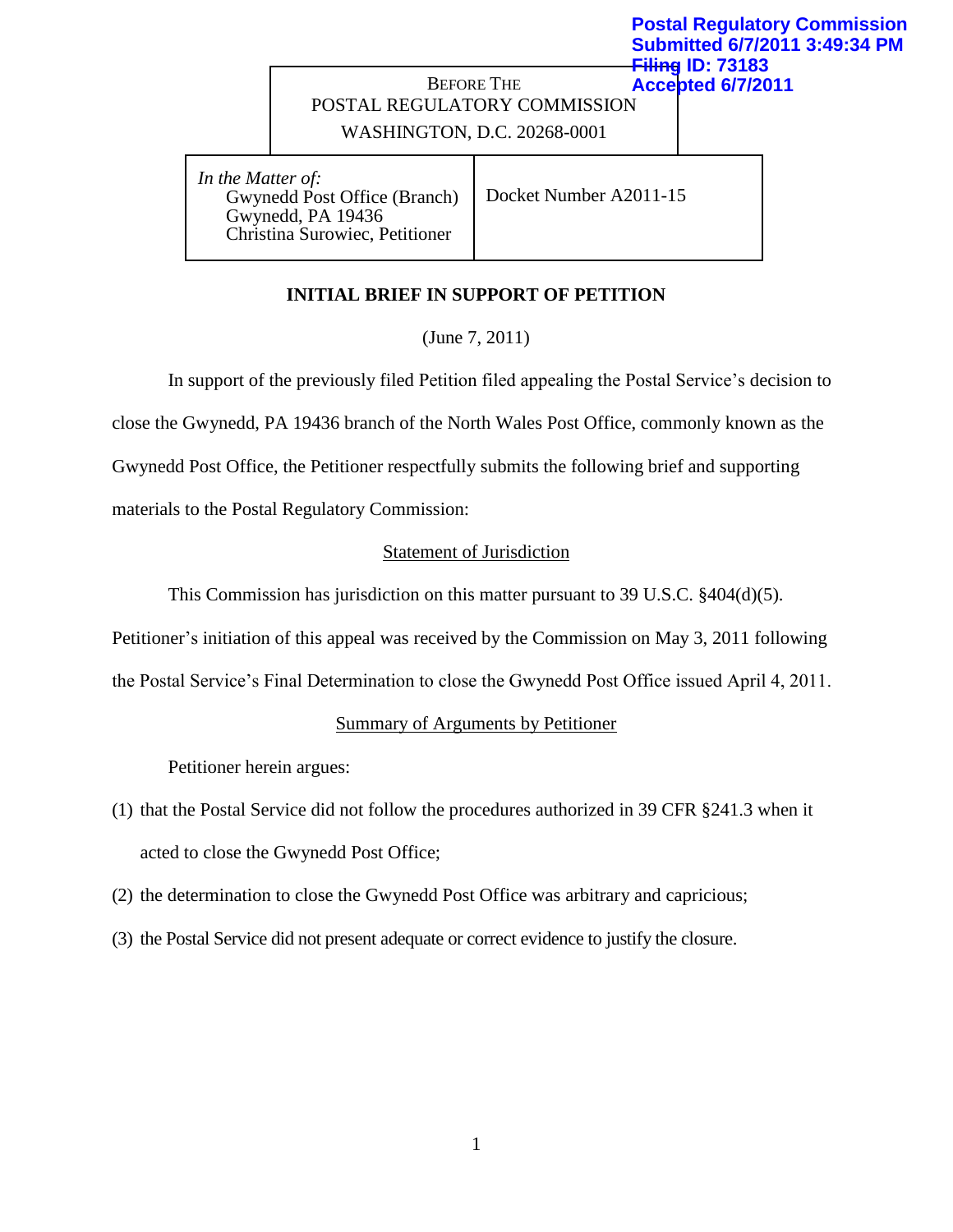#### Background of the Appeal

Petitioner intends to show both procedural missteps and factual misstatements by the Postal Service in its closing of the Gwynedd Post Office. Two timelines are relevant here. The first is the long -term timeline of a large road project, the reconstruction of U.S. Route 202, which pertains to this matter because the Gwynedd Post Office is located at the intersection of U.S. 202 and Meeting House Rd. The other timeline concerns the specific actions taken by the Postal Service in its closure process, initiated when Gwynedd P.O. box holders received a communication from the North Wales postmaster, dated February 15, 2011, announcing a proposal to terminate services at this location permanently.

A key point of contention between the petitioner and other residents faced with the closure of the Gwynedd Post Office, on one hand, and the Postal Service on the other hand, is what went on at a public meeting held at the Lower Gwynedd Township municipal building on March 3, 2011. Petitioner has already submitted to the PRC and USPS attorneys an affidavit signed and dated May19, 2011 laying out some objections to the Postal Service's statement and interpretation of facts germane to the matter at hand. In part, this affidavit represented an initial reply to the USPS filing of May 18 ("Notice of United States Postal Service") with the PRC in the current case. Petitioner will elaborate on those contentions in this brief. In addition, petitioner is submitting another affidavit, the text of which is attached herein as Appendix A, giving her best recollection of the March 3 meeting.

No audiotape of the meeting exists, or at least no such tape is known to exist. The USPS has been completely unresponsive to requests to provide copies of the notes one of its representatives was seen taking at the meeting, or an explanation of what happened to those notes. The only USPS administrative record pertaining to this matter made known to date is what appears in its Final Determination, submitted to the Commission on May 18. Petitioner challenges both the accuracy and

2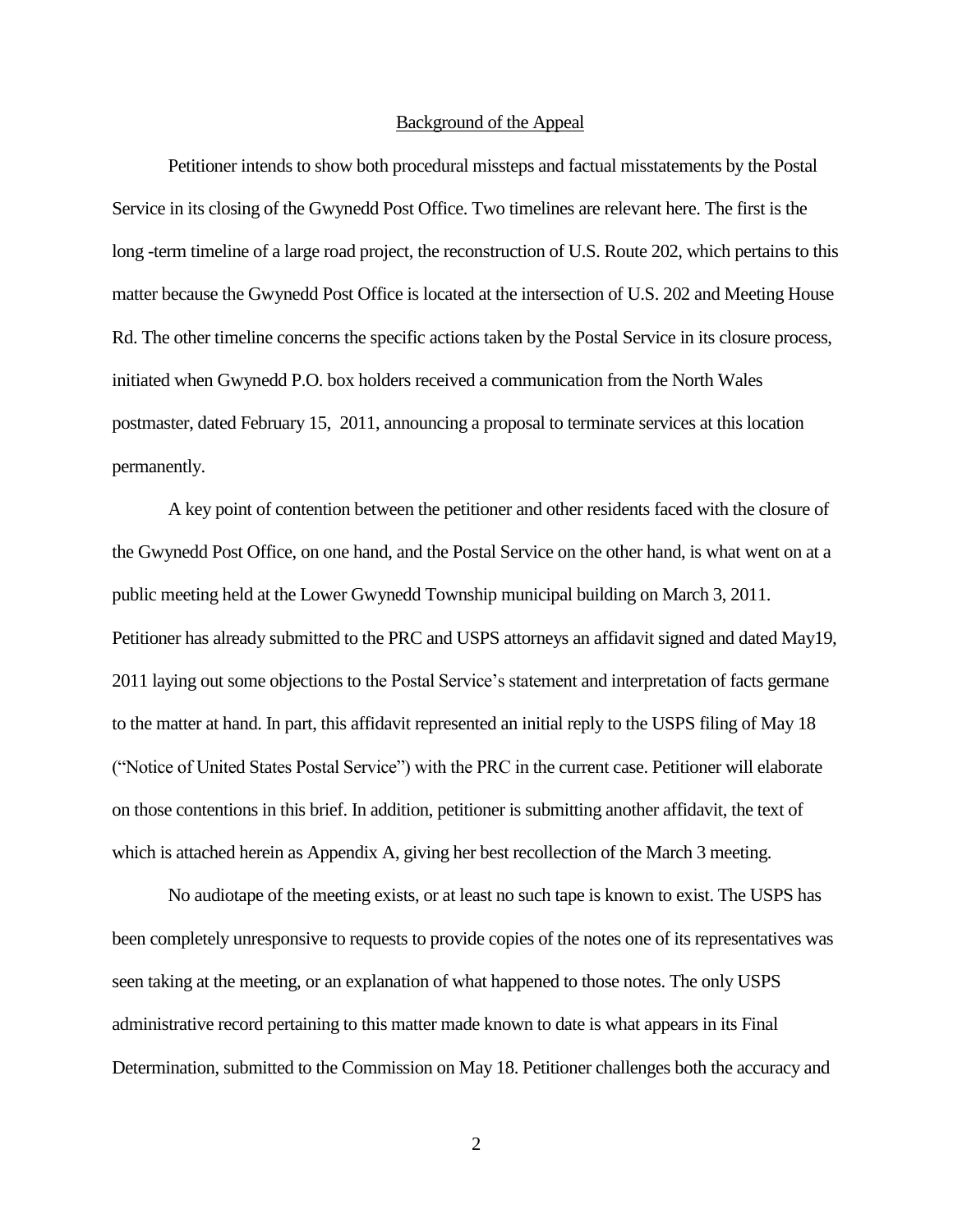the completeness of the statements listed as residents' "Concerns" in the text of the USPS Final Determination.

The purpose of revisiting the March 3 meeting is to demonstrate that the Postal Service had decided upon closure before receiving any public input, and also to show that the text of the USPS Final Determination does not accurately convey many of the concerns that affected residents expressed at the meeting.

Finally, there is a long, knotty, and (to the petitioner) not fully decipherable historical chain of events involving private interests and local government which petitioner acknowledges are not directly relevant to the present appeal. However, these circumstances seem to have induced widespread misperceptions among local residents about the status of the Gwynedd Post Office. A summary of what is known to the petitioner retracing these matters is presented in Appendix C.

#### Outline of Brief and Appendices

1. The first argument, based on testimony at the March 3 public meeting, is that the Postal Service was already fully committed to closing the Gwynedd Post Office when it first notified residents that this was a possibility. The solicitation of public input was thus a sham to present the appearance of conforming to required procedure.

2. The second argument is that closing the Gwynedd Post Office is arbitrary and capricious. The cessation of service at the Gwynedd Post Office or branch is not in the interest of affected local residents and box holders, but if it is justified in other ways, local residents would have to accept it and adapt. However, the PRC should intervene to stop closures that are not in either USPS' interest or local residents' interest. Otherwise, the Postal Service can quietly arrange closures that mainly serve to benefit other private interests, regardless of the effect on postal business volume as well as on the community. Petitioner takes no position on whether this has taken place here. The fact that the Postal

3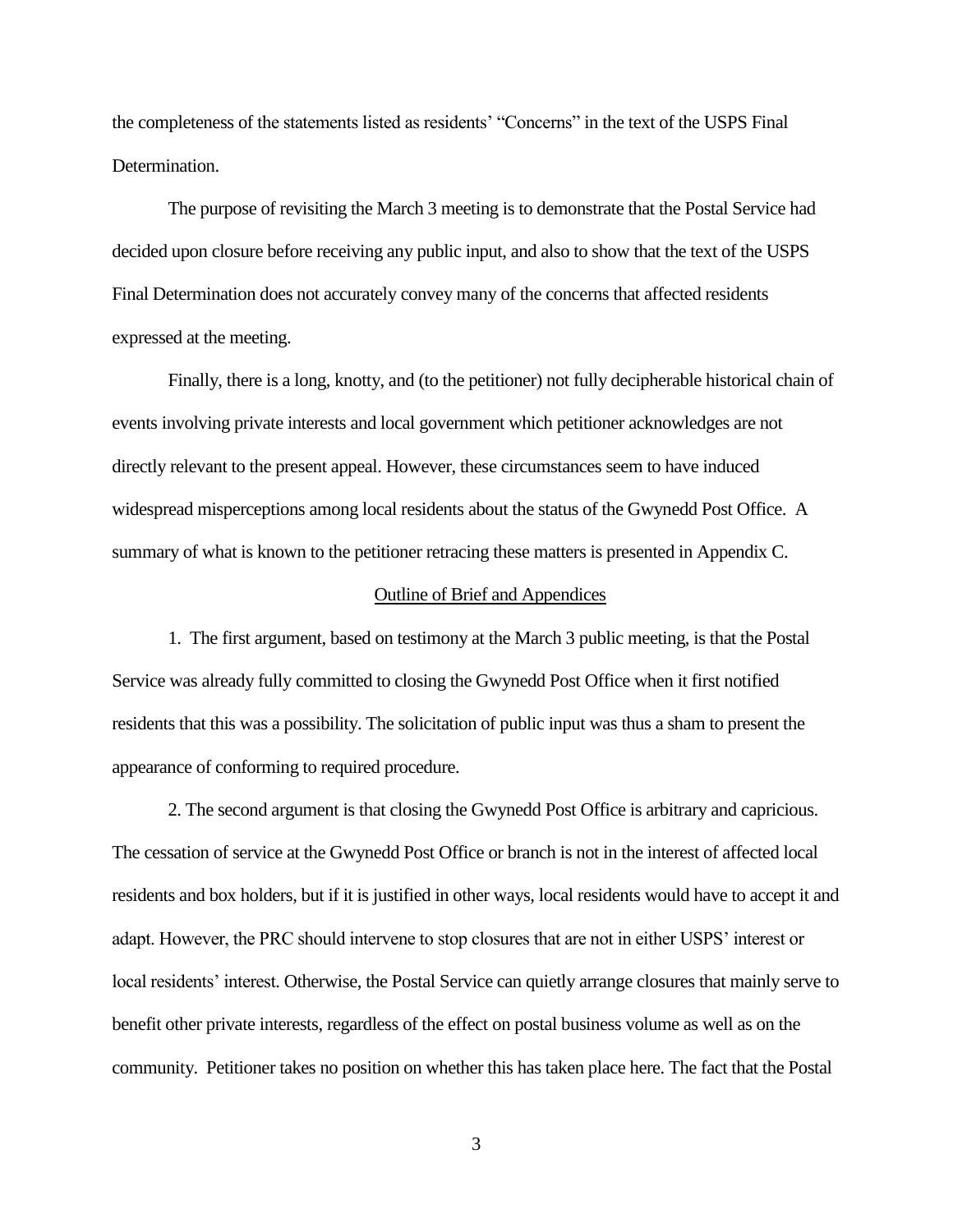Service has moved through at least three separate justifications, selectively emphasizing different ones during the determination and contestation of this matter, does not on its face argue for the transparency of the process, nor does it bespeak well-considered rational grounds for the closure.

3. The final argument against the closure, and the one on which petitioner places the most weight, is that the Postal Service failed to show how this consolidation would improve its financial position. Indeed, the Gwynedd Post Office was a net generator of revenue for USPS, even with limited service hours and other service problems community members spoke of at the March 3 public meeting. Furthermore, the Postal Service should value its only site on a major U.S. highway, now undergoing a major upgrade, along a 17.5 mile stretch connecting the county seat cities of Norristown and Doylestown. This location, with its high exposure to through traffic, has better potential to draw non-resident customers than any other Postal Service facility in the general area. Closing it seems likelier to exacerbate rather than reduce the ongoing loss of business volume USPS is experiencing. At the very least, the PRC should demand that USPS perform a legitimate economic impact study reflecting these considerations. The Final Determination by USPS does not begin to do this.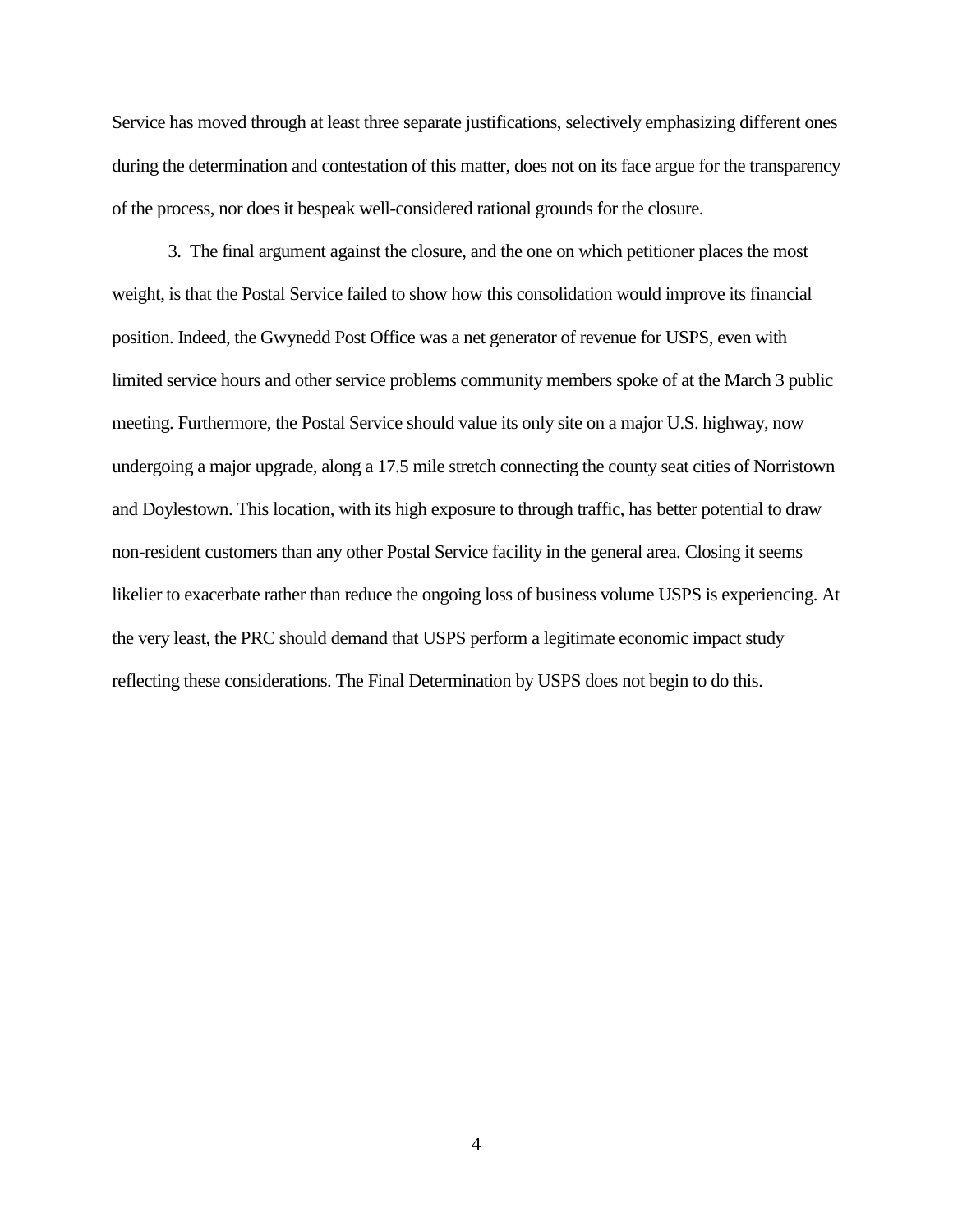Arguments Against Closure of the Gwynedd Post Office (or Branch) by USPS

1. **The Postal Service arranged for the appearance of community input during the closure process but was actually fully committed to closure beforehand.** One of the speakers at the March 3, 2011 public meeting at the Lower Gwynedd Township municipal building, the president of the local chapter of the postal workers' union, indicated that USPS district officials were already acting to close Gwynedd Post Office and dismantle the boxes at the same time that box holders were just being notified that the post office was being considered for closure and invited to a public meeting to discuss the matter. (See Appendix A.)

2. **Closing of the Gwynedd Post Office is arbitrary and capricious.** To eliminate the Gwynedd Post Office is tantamount to allowing the Postal Service to close any facility it wants as long as it is in a metropolitan area. Petitioner recognizes that USPS policy targets reducing the number of facilities in metro areas, while placing a higher priority on retaining locations in rural communities even if the latter show adverse financial performance. (Across a large swath of rural Pennsylvania, the boom in Marcellus shale natural gas drilling is boosting population and economic activity, so the costrevenue calculation in regard to rural post offices may be unduly unfavorable and out of date. However, petitioner supposes that neither she nor the PRC is in a position to make recommendations on how often the Postal Service should revise its baseline assessment of the financial performance of post offices and branches in all locations.)

In the following section (#3), which will counter multiple assertions made by USPS in its Final Determination to close the Gwynedd Post Office, petitioner intends to demonstrate that the analysis submitted to justify this closure was at best spotty and incomplete, as well as factually incorrect on certain points. The incentive here is not just to insist on a reasonably thorough, complete, and credible analysis of the circumstances prompting closure of a post office branch, though this is a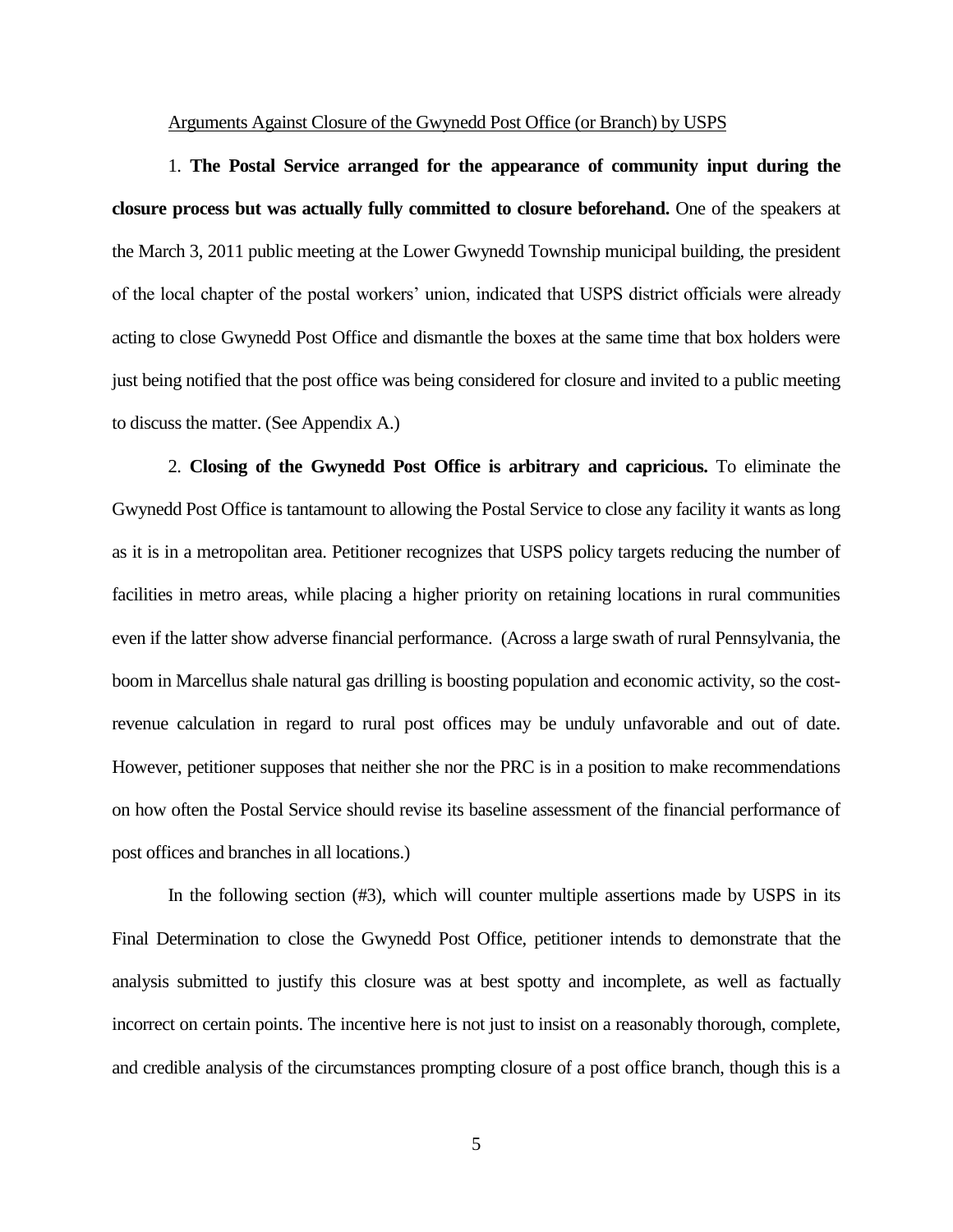vital consideration. Petitioner also wishes to observe at this point that a slipshod approach to showing why a proposed post office branch closure is in the economic interest of USPS while potential adverse impact on the interests of the affected community and postal employees will be comparatively minor and tolerable is not just a shortcut without legal authorization. Permitting closures without an accurate presentation and interpretation of the relevant facts also provides an opening for particular private interests, whose identity and agenda may not even be discernable, to be the principal beneficiaries of closure determinations. The letter and spirit of the law specify that post office closures must consider and balance the interests of the Postal Service, its workforce, and the general public. Petitioner respectfully asks the Commission to find that this has not been satisfactorily done in regard to the Gwynedd Post Office closure.

3. **In its Final Determination to close the Gwynedd Post Office, the Postal Service failed to provide an accurate record of the concerns expressed by community residents; it did not state relevant facts completely or interpret them correctly, while including some factually incorrect assertions; and it failed to demonstrate the economic non-viability of the Gwynedd location or show how closing this location would improve the USPS financial position.** 

The first part of USPS' May 18 filing with the PRC ("Notice of United States Postal Service") is a generic discussion of the differences between post offices and branches (it mistakenly refers to the Gwynedd branch as a "station"), with reference to a current controversy in which the PRC takes the position that facilities in the more ancillary category (stations and branches) are still commonly thought and spoken of as post offices and thus should be accorded the same legal and regulatory treatment when closures are contemplated as full post offices. By contrast, the Postal Service contends that a more streamlined closure process should apply to stations and branches, with less stringent requirements for public notice and discussion, etc. and more latitude for USPS to act however it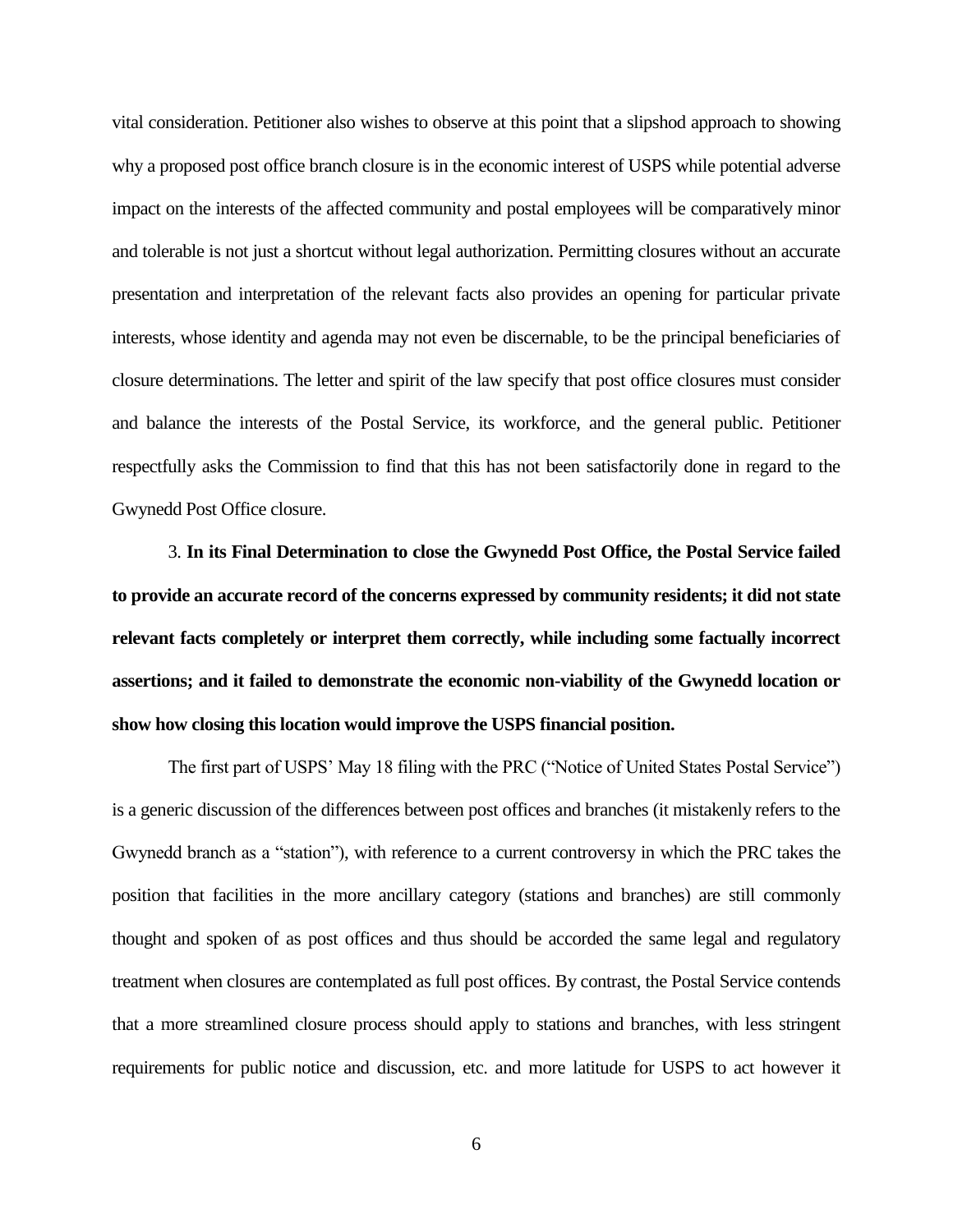decides. The Postal Service nevertheless states that it is following the PRC directive pending final resolution of this issue, and contends that its closure of the Gwynedd location is fully compliant with requirements to terminate service at a full Post Office, defined as the central mail handling and retail postal facility in an incorporated municipality. Petitioner does not challenge the Postal Service claim that the nominal timeline of notice to customers, public meeting, announcement of a Final Determination and ultimately closure has been met. However, petitioner here reiterates that public input, supposedly sought at a meeting held by USPS representatives at the Lower Gwynedd Township municipal building on March 3, 2011, was an ineffectual fig leaf over the naked reality of a closure decision already made; community members actually had no influence over the Postal Service's previously fixed determination to terminate service at the Gwynedd location. (See point #1 in this section above, and Appendix A.)

Exhibit 1 of USPS' May 18 filing is the actual text of its Final Determination to close the Gwynedd location. The opening section gives dollar figures demonstrating a decline in receipts, but makes no mention of a severe cutback in hours that coincides with this drop. Another factor influencing patronage at the Gwynedd Post Office during the last year or so is an intense phase of the ongoing reconstruction of U.S. Route 202 now taking place in the immediate area. Vehicles, not infrequently, are forced to wait for 15 or 20 minutes for one lane of the road to be open. Understandably, some people have chosen to avoid the area entirely. Nevertheless, the roadwork is a *temporary* albeit significant inconvenience, and the end result will be a greatly improved highway.

Still in the opening section of the USPS Final Determination, under the heading "Responsiveness to Community Postal Needs," the Postal Service describes the Route 202 construction project as something that will, as its final result, "remove the access from Route 202 into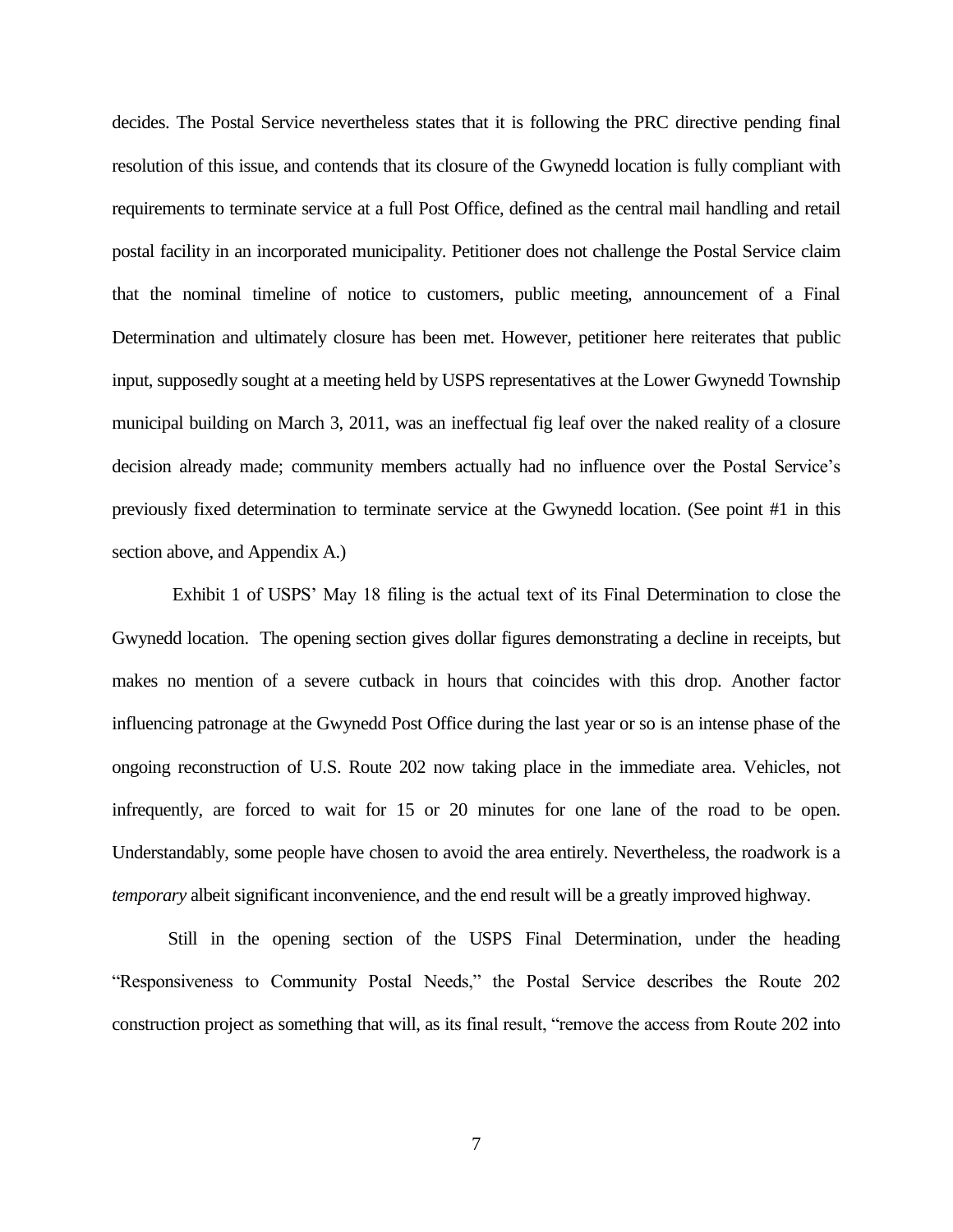Meetinghouse Road restricting access permanently." This is false. Meeting House  $\text{Rd}$ .<sup>1</sup> is being reconfigured so that it will intersect 202 slightly north of its present location. This will create a square intersection replacing the sharply angled one now in use. The existing pavement of "old" Meeting House Rd. will remain as access to the post office site and neighboring buildings and property. The "new" Meeting House Rd. bears right, on its approach toward 202, while what will soon be the former approach of Meeting House Rd. to 202 will remain as a driveway or cul-de-sac into the area with the post office. The visibility of the post office – either the existing building, or other structures in the same vicinity that have been proposed during the recent past as possible alternative locations for the Gwynedd Post Office – from Route 202 is unaffected. The way into this area from 202 will be slightly longer but considerably safer. Customers such as myself and other local residents who use Meeting House Rd. to get to the post office would have exactly the same route as before. Appendix B provides a visual schematic or approximate map of the area, along with a discussion of how the road project affects properties near the 202-Meeting House Rd. intersection.

The Final Determination text then goes on to list residents' concerns, presumably in descending order of importance, about the closure of Gwynedd Post Office. These concerns are: (1) senior citizens; (2) having to travel to another post office for service; (3) inconvenient access at Spring House; (4) the parking situation at Spring House; (5) the need for a change of address on bank checks and stationery; (6) the need for a change of address; (7) the singling out of Gwynedd for discontinuance; (8) how to request a refund of the box rent fee.

How the Postal Service generated this list of concerns, in this particular order, is unclear because they have not released any detailed record recounting the March 3 public meeting from their perspective. As petitioner's June 6 affidavit states (text in Appendix A), the USPS personnel who

 $\overline{a}$ 

 $<sup>1</sup>$  I have always spelled the name of the street I live on as two words, while the Postal Service documentation uses one word.</sup> Both versions are in common use.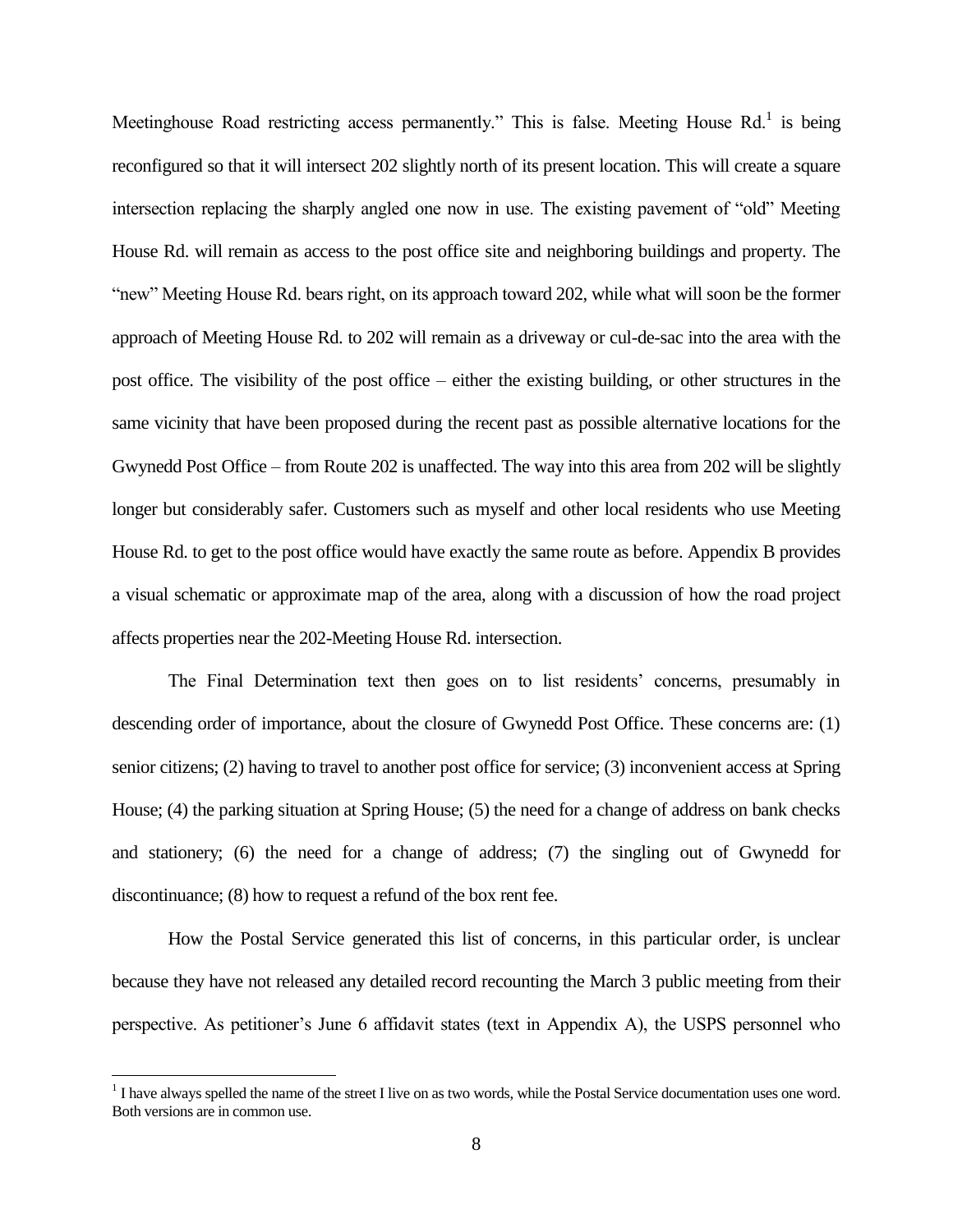conducted the meeting consistently refused to respond to requests for notes their representative took throughout the meeting. Other community members who contacted this same USPS customer service representative expressing various concerns about the closure by phone, e-mail or letter likewise and without exception received no response, to the best of petitioner's knowledge.

Petitioner's own recollection of concerns voiced by community residents at the March 3 meeting is that the less than desirable access and parking conditions at the Spring House site, rated as concerns #3 and #4, probably ranked at the top in terms of generating the most discussion and acrimony. Nothing in the Final Determination text addresses the problem of a harrowing left turn onto Bethlehem Pike, and the response to parking concerns that one can park in either the front or the back is not especially reassuring in light of the fact that the rear parking area is an offloading site for large trucks making deliveries to stores in the shopping center. Admittedly, the lobby of the Spring House Post Office is (for now) open 24 hours, and retail service is available morning and afternoon five days a week. But the Gwynedd Post Office also had reasonably convenient service hours until USPS cut them back.

The top concern is stated to be senior citizens. The population of Foulkeways, a large and thriving retirement community, makes up a large contingent of this group. These individuals live very near the Gwynedd Post Office, some have been box holders, and many do not have cars and were in the habit of walking to the post office. Outside of Foulkeways, the demographic of the general area is also relatively mature. While almost everyone knows that stamps can be purchased at supermarkets and other private sector retail establishments, the most elderly cohorts are probably among those least likely to use Internet-based services such as buying postage online. The corollary of this is that older people are probably also relatively likely to stick with traditional methods of bill paying, etc. using First Class U.S. Mail. Petitioner would concur with the Postal Service that closing the Gwynedd Post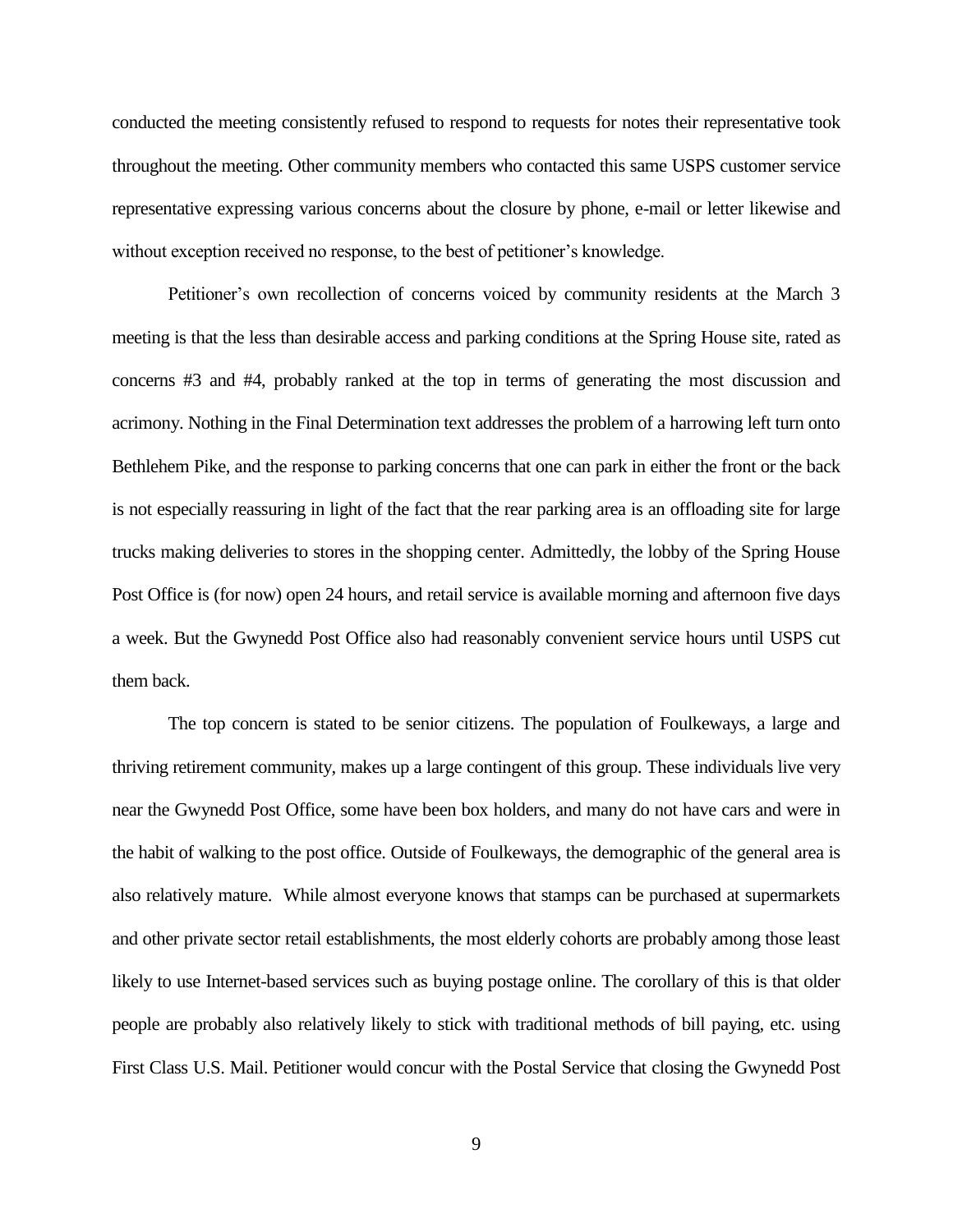Office does pose a significant concern for senior citizens, and add that the Postal Service stands to lose patronage from a loyal customer base in the process. Package delivery to and from Foulkeways seems most at risk, in effect being ceded to UPS and FedEx. Foulkeways residents, even the majority who were not box holders at the Gwynedd Post Office, heavily depended on it for sending and receiving packages, in addition to using the post office for routine stamp purchases.

On the checklist of concerns in the USPS Final Determination, those having to do with the need to reprint checks with a new address, go to a different post office, and set up a street address were extremely minor issues at the March 3 public meeting. Compared to other matters discussed, the time devoted to these concerns was minimal and the passion aroused by them negligible during a session full of passionate intensity. Using a precise street address has been mandatory ever since the 911 emergency call system was set up.

Concern #7 of the eight cited in the USPS Final Determination points to the process of and grounds for singling out the Gwynedd location for closure. The text reads, "Customers asked why their post office was being reviewed for discontinuation while others were not." The explanation given is that potential closures are reviewed on "a case-by-case basis." Apparently, USPS has decided it shall continue to provide this customer base service that it deems to be roughly equivalent to what it previously offered at Gwynedd "by alternate means."

Petitioner in this brief and the attached appendices points to the different characteristics and locations of the Gwynedd and Spring House branches, and leaves the Commission as it examines this matter to determine how equivalent, for box holders, service at Spring House will be to the service heretofore offered at Gwynedd. Much of the text of the Final Determination suggests that erecting a streetside home mailbox will be the option many Gwynedd box holders resort to. A trend in this direction has already become apparent. Home delivery of mail is convenient, although numerous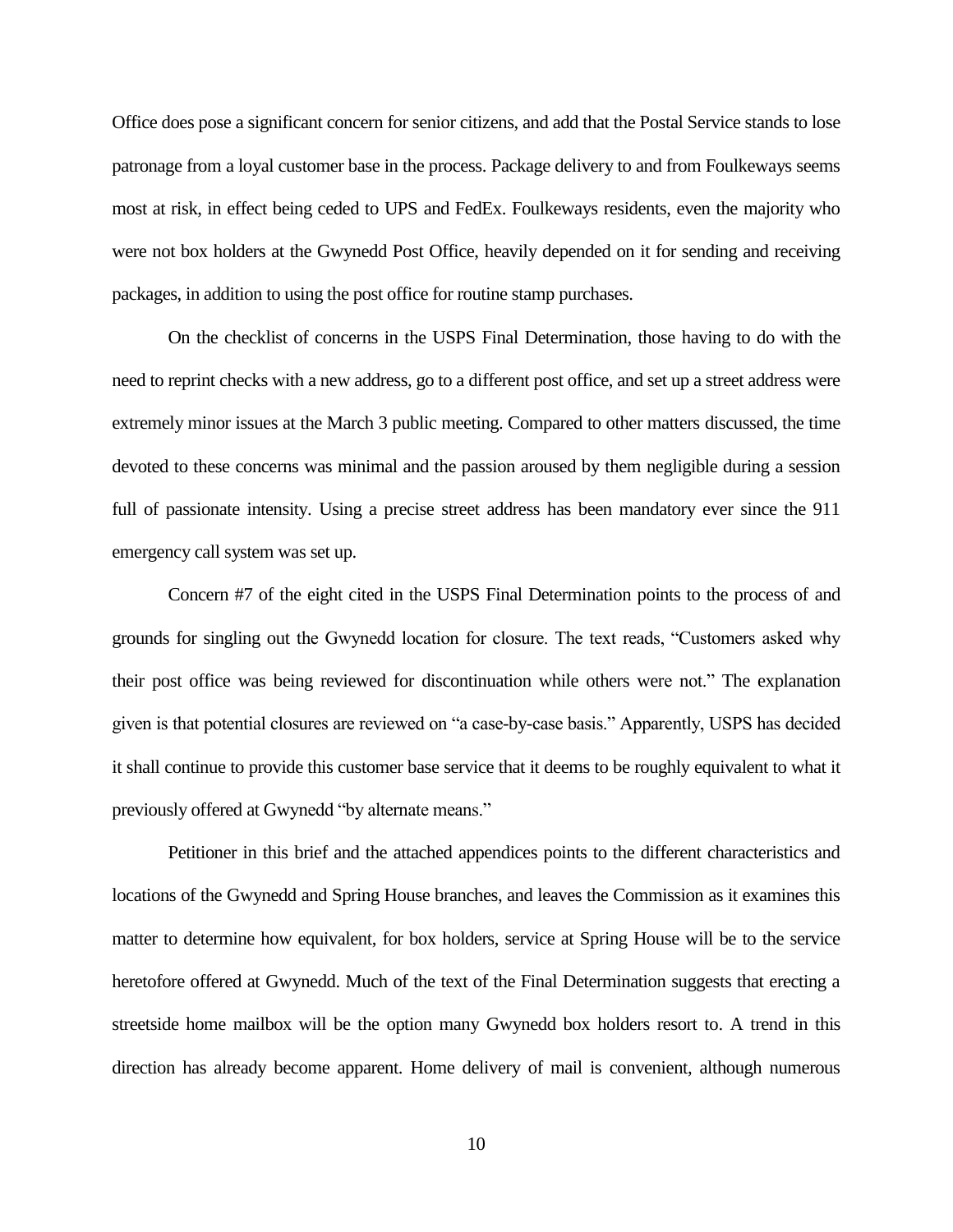households in the area remained post office box holders at Gwynedd for decades. In some cases, this was for practical reasons such as running a small home-based business; sending and receiving inventory may actually be handled more conveniently using a post office box, and the fact that the box holder's physical location would not become widely known arguably provides a certain measure of security. In numerous other cases, box holders remained box holders out of custom or familiarity. Even if it is not the most practical thing to do, checking in at the local post office can be part of a pleasant daily or near-daily routine. Petitioner respectfully requests the Commission to attach some value to the relatively intangible factor of a sense of community, which elimination of the Gwynedd Post Office will damage.

As laid out in Appendix B, Gwynedd became a post office district in 1810 and was one of the first 35 post offices in the entire state of Pennsylvania. The community is far older still, dating to the late 1600s. Although Gwynedd's post office was made a branch subsidiary to the North Wales Post Office at some point in the past, and suburbanization throughout the area is blurring the distinctiveness of individual localities, the community here retains a strong identity. People who live here say their home is Gwynedd, not North Wales, Ambler or Spring House.

Moreover, Gwynedd is a "prestige" location as indicated by survey and tax base data appearing in the business press. Shopping centers and housing subdivisions in adjacent Montgomery Township have names with Gwynedd in them (dubious accuracy notwithstanding) for the perceived cachet; the reverse would not occur. Petitioner indulges this slight digression to make the point that a well-run Gwynedd Post Office with U.S. Route 202 access in the aftermath of that highway's major upgrade would probably enjoy good demand for its boxes, especially since the increasingly constricted employment market will likely propel ongoing small-scale entrepreneurialism of the sort associated with rising utilization of post office boxes for business purposes.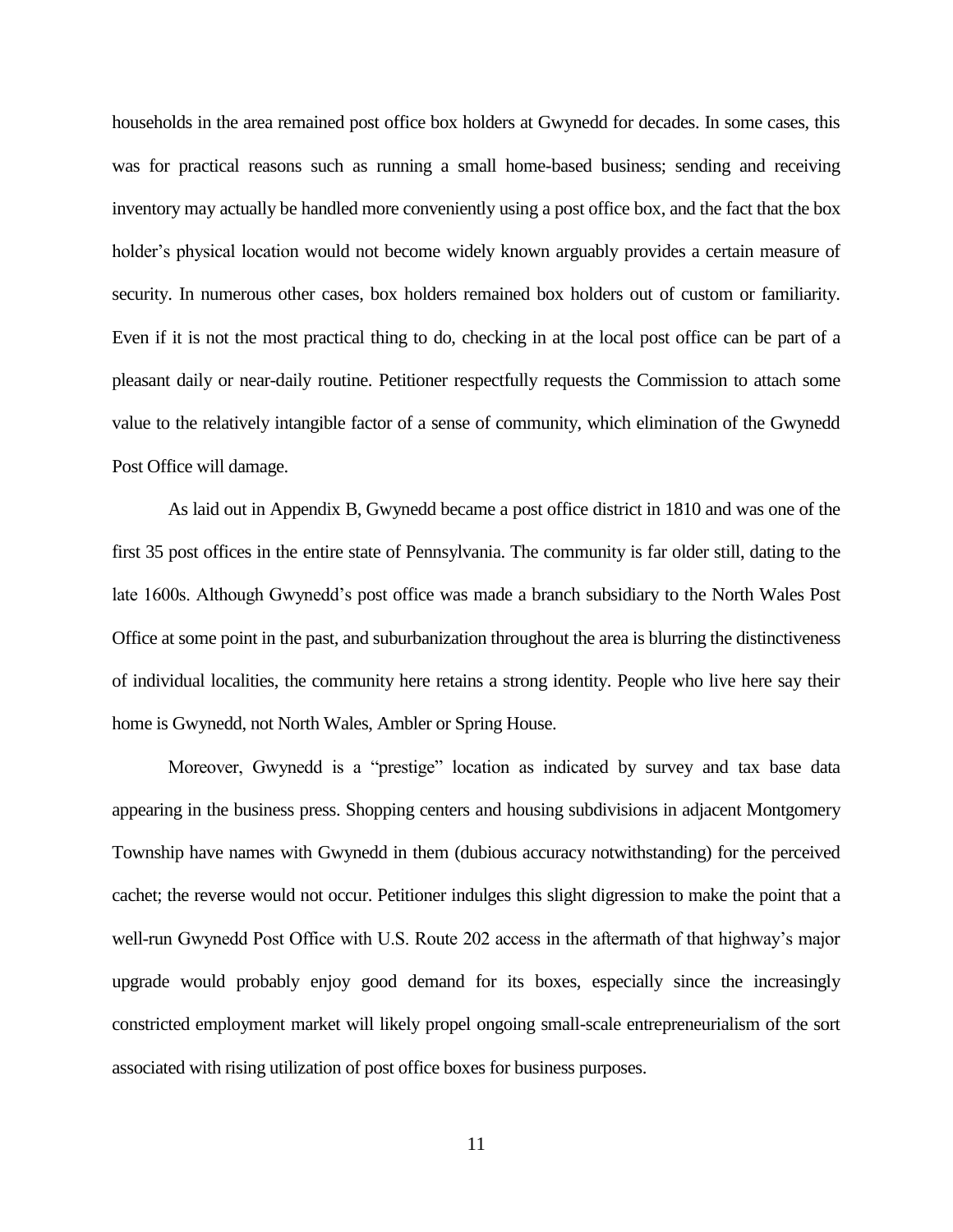In returning to the issue of USPS singling out the Gwynedd Post Office for closure, petitioner here expresses what she considers the most important argument in this brief, namely that the Postal Service failed to demonstrate that this post office or branch is not economically viable. On the contrary, a strong claim can be made that closing the Gwynedd Post Office would lead to the loss of USPS business volume being even steeper than it would be otherwise.

Note the difference between static and dynamic analysis. On a static basis, the Postal Service holds conjectured revenue constant and subtracts costs it will no longer incur when a targeted facility closes. In fact, the "Economic Savings" displayed on page 4 of the Final Determination text on the Gwynedd Post Office closing is absolutely static analysis. It is entirely labor costs, adjusted by \$2,000 said to represent cost of replacement service. The latter figure may estimate loss of box rent, extra carrier time for home delivery, or both, but it is no more than a guess. Observe, also, that the total annual savings claimed by USPS from closing its Gwynedd location now stands at slightly over \$34,000, versus a \$50,000 figure cited at the March 3 public meeting.

Not that the lower figure is believable, either: the Final Determination baldly states that Gwynedd Post Office personnel will be transferred to the North Wales Post Office. If this is correct, the Postal Service would still owe their salary.

Economists use a concept called opportunity cost. It basically tries to capture benefits from doing something that you don't get if you do something else instead. The crux of the appellant argument is that closing the Gwynedd Post Office carries a high opportunity cost. The decline in revenue recorded in recent years at the Gwynedd Post Office reflects multiple factors: a "secular decline" in mail usage driven by adoption of electronic media for communication, bill paying, etc.; the fact that service hours were slashed to 8-11 a.m. Monday through Friday; and the adverse influence of the Route 202 reconstruction in the immediate area.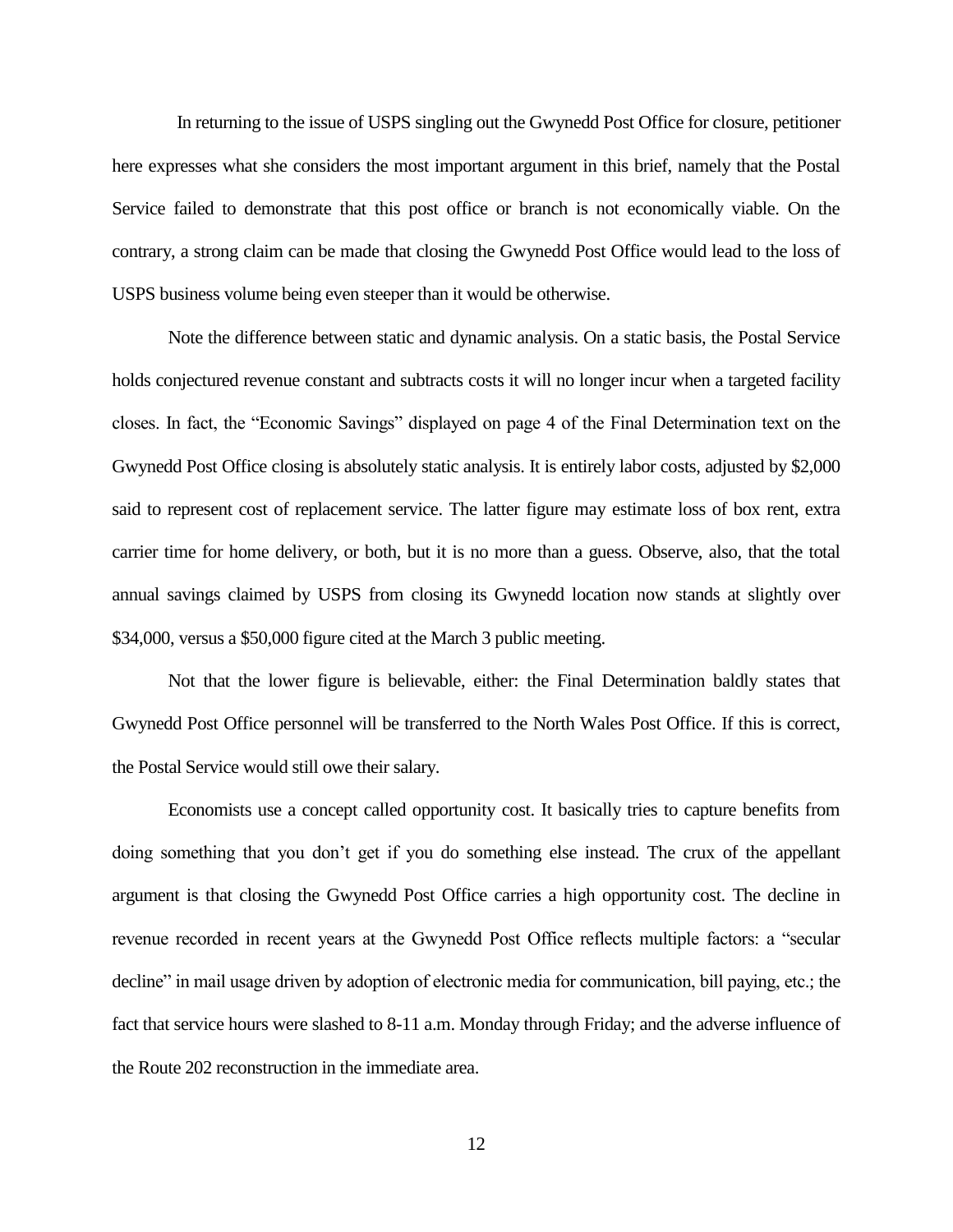Of these three factors, the first one cited, a generalized decline in mail volume, applies to all post offices. To some degree, based on the demographic characteristics of the area, one might even hypothesize that Gwynedd's decline in mail volume somewhat lags the overall observed decline because older people tend to be less avid technology adopters. The second factor, reduced hours, confounds attempts to portray the Gwynedd Post Office as so susceptible to collapsing business volume (due to factors other than shorter hours) that it should close. The last cited factor, the U.S. Route 202 project, has certainly impaired traffic to the post office from that highway. Yet, contrary to statements by the Postal Service, the impairment is temporary, not permanent. Furthermore, despite all these adverse factors which the petitioner acknowledges, *operating cash flow at the Gwynedd Post Office (or branch) has remained positive*.

Maintaining a post office at Gwynedd would secure the only USPS location along a 17.5 mile segment of a major U.S. highway, now undergoing a major upgrade, connecting the county seat cities of Norristown (Montgomery County) and Doylestown (Bucks County). Petitioner contends that permanently shuttering the Gwynedd Post Office would deprive USPS of a better opportunity to register transactions from non-residents as well as locals than is available at any other location in the general area. All other USPS facilities in this vicinity are on secondary roads with strictly local traffic. Although, as a resident of Gwynedd, petitioner is chagrined at the prospect of losing a familiar community institution, the hope for this appeal rests not on a sentimental attachment of this sort, but on the sound business sense of *not* singling out Gwynedd for closure in a clear-headed comparison of what various USPS locations have to offer. In the cost-cutting strategy embraced by the Postal Service, a region-wide pruning of post offices is slated to take place, and in order to execute this maneuver to best effect, USPS should presumably be evaluating the entire set of post offices in the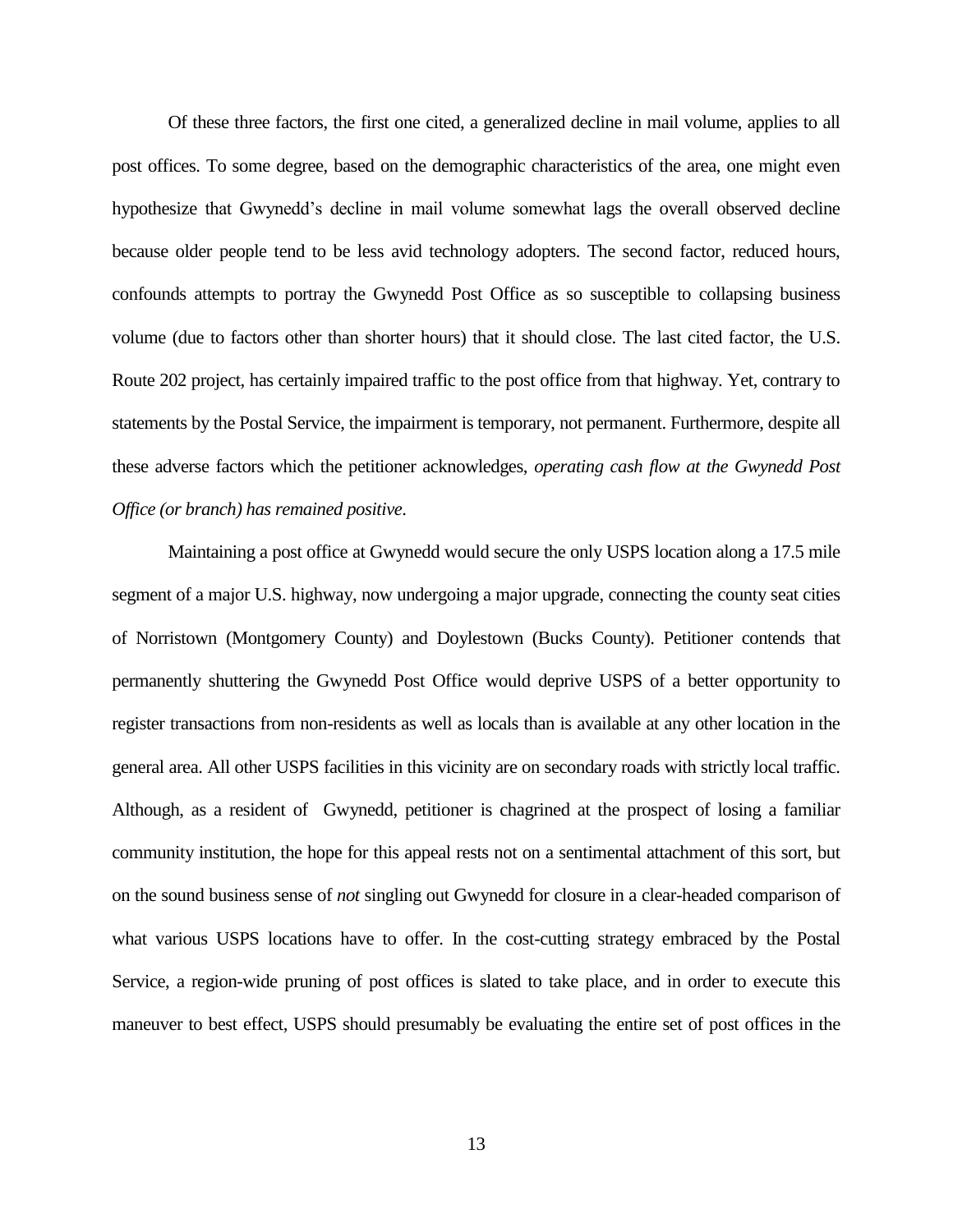greater Philadelphia metropolitan area to identify the weakest links. Petitioner is confident that the Gwynedd branch is not one of them.

The Postal Service also argues that the Gwynedd area has a high density of post offices or branches, which is true. This configuration is a historical artifact of the area being one of the earliest focuses of settlement on the Eastern Seaboard, starting centuries ago. Petitioner will only interpose that the nearby area, despite its comparatively high density of post offices, has also already sustained a number of post office closures (Penllyn, Maple Glen, Neshaminy). It is petitioner's hope and intent to avoid a zero-sum game driven by the argument, "Don't close my post office, close somebody else's." While some post office closures are probably necessary, petitioner suspects that the Postal Service is exaggerating the savings to be plucked from its cost-cutting strategy. Be that as it may, petitioner concludes the main argument of this appeal by vouching, insofar as possible, for the economic viability of the Gwynedd site. I humbly request that the Postal Regulatory Commission review the case for closure of the Gwynedd Post Office as put forward by USPS in light of the facts and interpretations presented in this brief.

> Dated this 7th day of June 2011. Respectfully submitted, CHRISTINA SUROWIEC, PETITIONER

14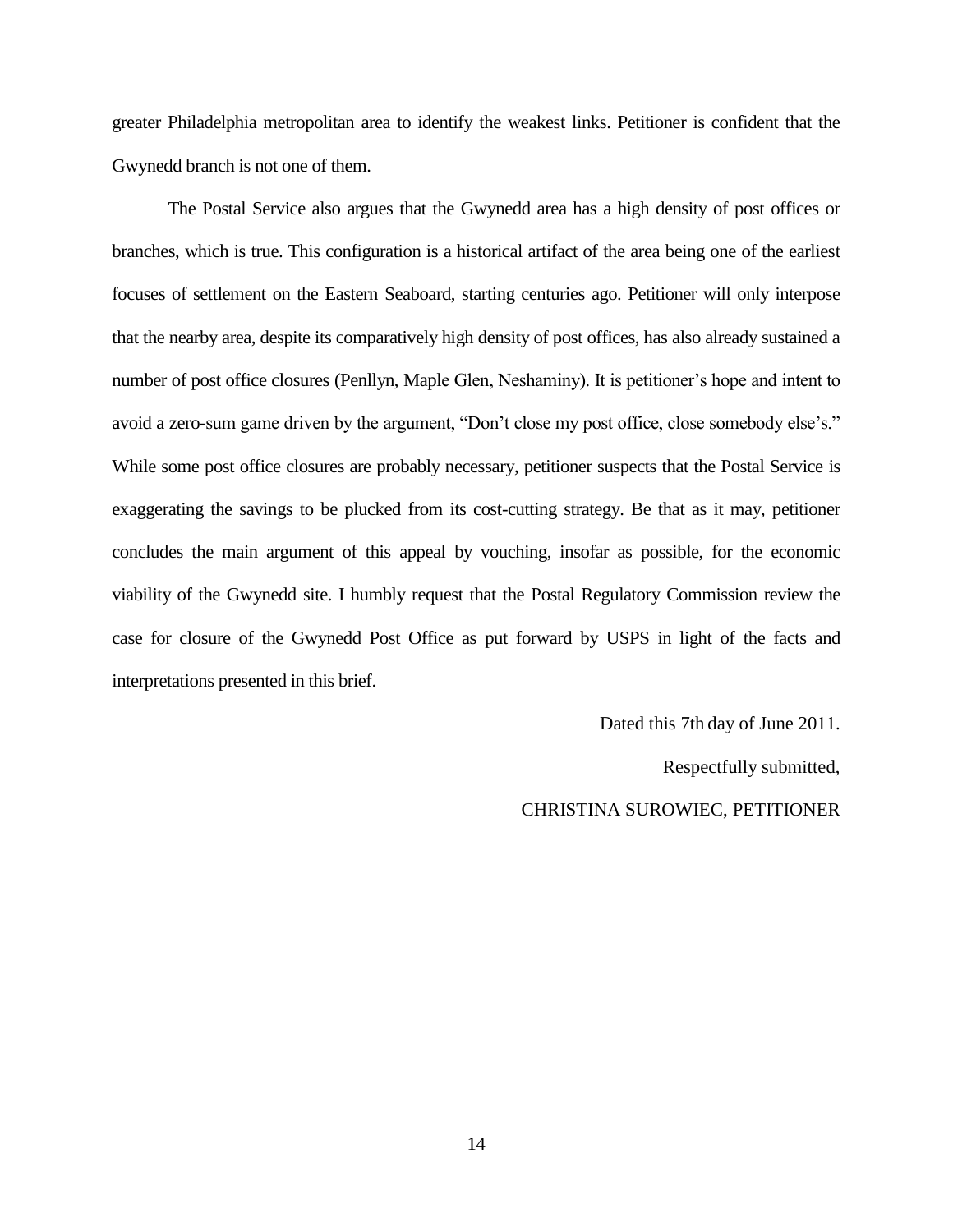#### Closing Comments

The PRC document released May 2, 2011 entitled USPS Customer Service Standardization/Comments of the United States Postal Regulatory Commission on Proposed Amendments to Post Office Consolidation and Closing Processes seems tailor-made for this case. Affected residents received cursory notice of the proposed closure, no notice of appeal rights, and the only ones notified were box holders. Both residents on local carrier routes and existing customers at the Spring House Post Office should have been included in the process, as well – the former surely used the Gwynedd Post Office at times for retail transactions, and in all likelihood some of the latter already found parking and access conditions at the Spring House facility dismaying without the influx of quite a large contingent of new customers.

USPS employed shifting arguments for closure: first that U.S. Route 202 and the Gwynedd Post Office would forever be cut off from each other, then that declining business volume necessitated closure, and finally (on the day the post office actually closed) that the lease was terminated. Petitioner regrets that she did not grasp that immediately filing an Application for Suspension Pending Review, a means or at least a chance to keep the post office open during the appeal process, was equal in importance to initiating the appeal itself. Unfortunately, arguing to reopen a closed post office is a weaker position to be in than arguing to keep a post office open and reverse its scheduled closure. Petitioner earnestly hopes this factor, stemming from procedural ignorance, does not unfavorably prejudice the case too much. Better notification of the right to appeal and more detailed guidance for a layperson undertaking a highly legalistic venture could have brought about a different outcome. In other respects, however – aside from late filing and denial of the Application for Suspension Pending Review – petitioner feels she has managed to uncover numerous weakness in the Postal Service's proffered justification for eliminating the Gwynedd Post Office (or branch).

15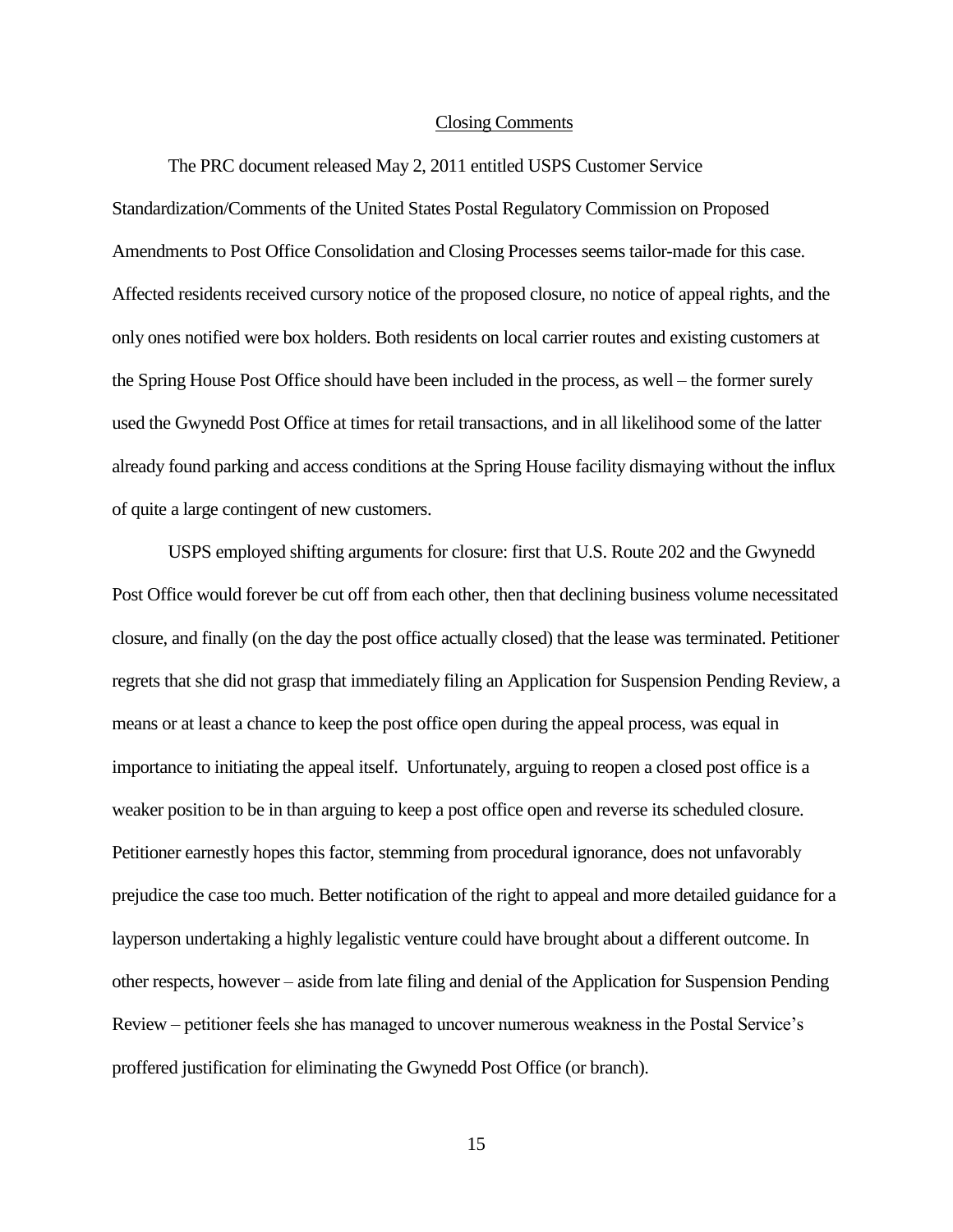The role of Foulkeways, which owns the land where the Gwynedd Post Office is situated and which has leased the building to USPS since it was constructed in 1967, is murky. Foulkeways is also landlord or proprietor for the North Penn Fire Co. substation, Beaumont House, and the so-called carriage house. The latter two structures were previously proposed and to some degree approved as alternative sites for the Gwynedd Post Office at a time, as petitioner understands the situation, when upcoming reconfiguration of Route 202 was thought to threaten the post office. Appendix C provides a timeline and some interpolated comments on Foulkeways and Lower Gwynedd Township local government business insofar as information is publicly available. Neither the township nor Foulkeways administration has been forthcoming in response to petitioner's preliminary queries about relevant issues pertaining to the post office. Faced with their silence and non-involvement, petitioner decided to forge ahead on her own with the appeal. The timeline in Appendix C is analogous to a "connect the dots" puzzle in which only some of the dots are present.

One fact is that the post office building had been leased into 2013. If the PRC finds merit in this appeal, petitioner would hope that the Gwynedd Post Office could reopen in its existing site for this interim period. This would allow breathing room to formulate an equitable solution for all parties concerned. Ultimately, if the fire company substation is relocated – the case to do this is reasonably compelling, in contrast to very weak arguments by the Postal Service that this location is no longer suitable for a post office – the space now occupied by the fire trucks and small fire company administrative section could potentially accommodate a post office.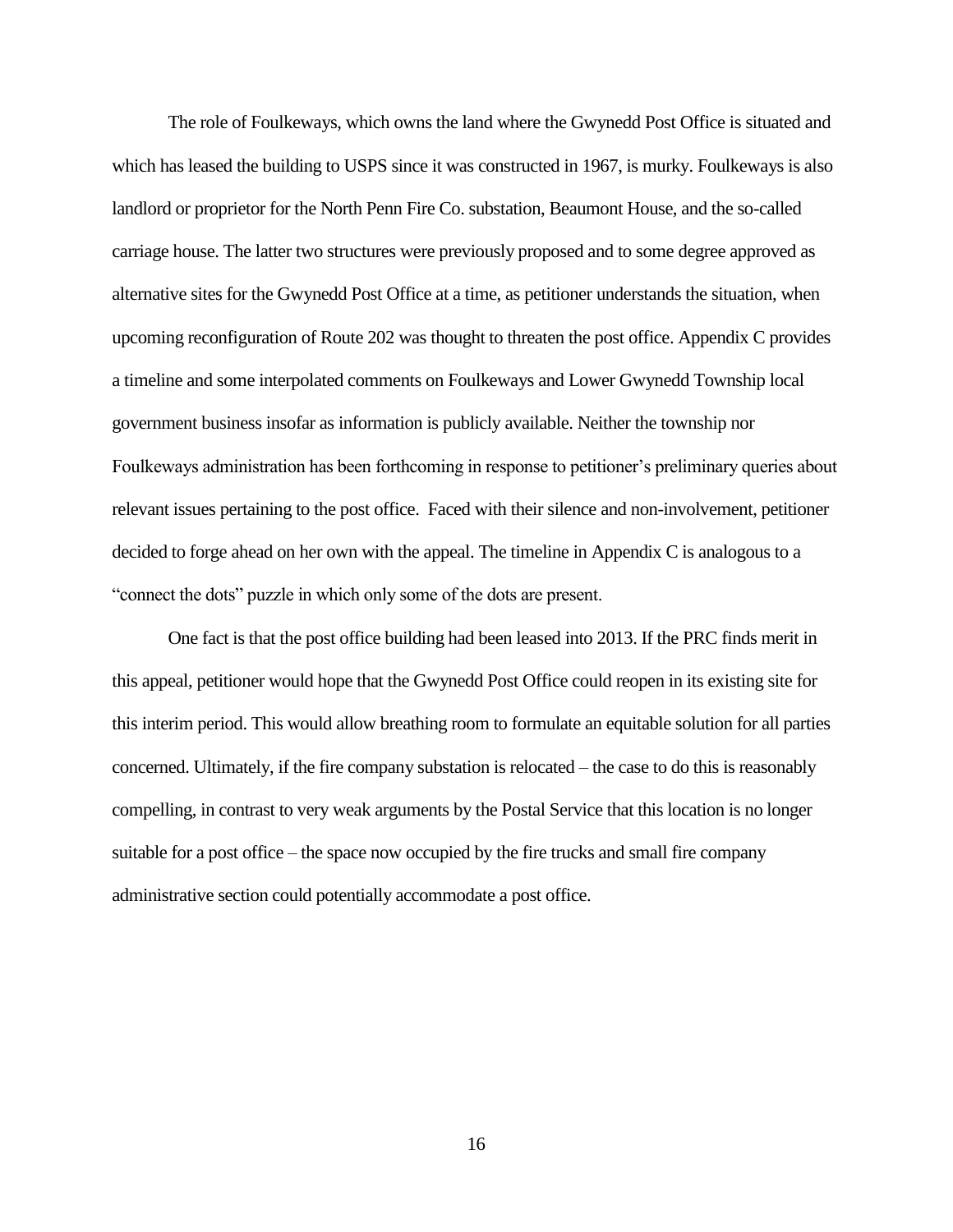## Citation of Authority

39 CFR Part 241: Post Office Organization and Administration – Establishment Classification and Discontinuance

§241.1 Post Offices

§241.2 Stations and Branches

§241.3 Discontinuance of Post Offices

§241.4 Expansion, Relocation and Construction of Post Offices

39 U.S.C. §404 Postal Service – Specific Powers

[advisory] USPS Customer Service Standardization/Comments of the United States Postal Regulatory Commission on Proposed Amendments to Post Office Consolidation and Closing Processes, issued May 2, 2011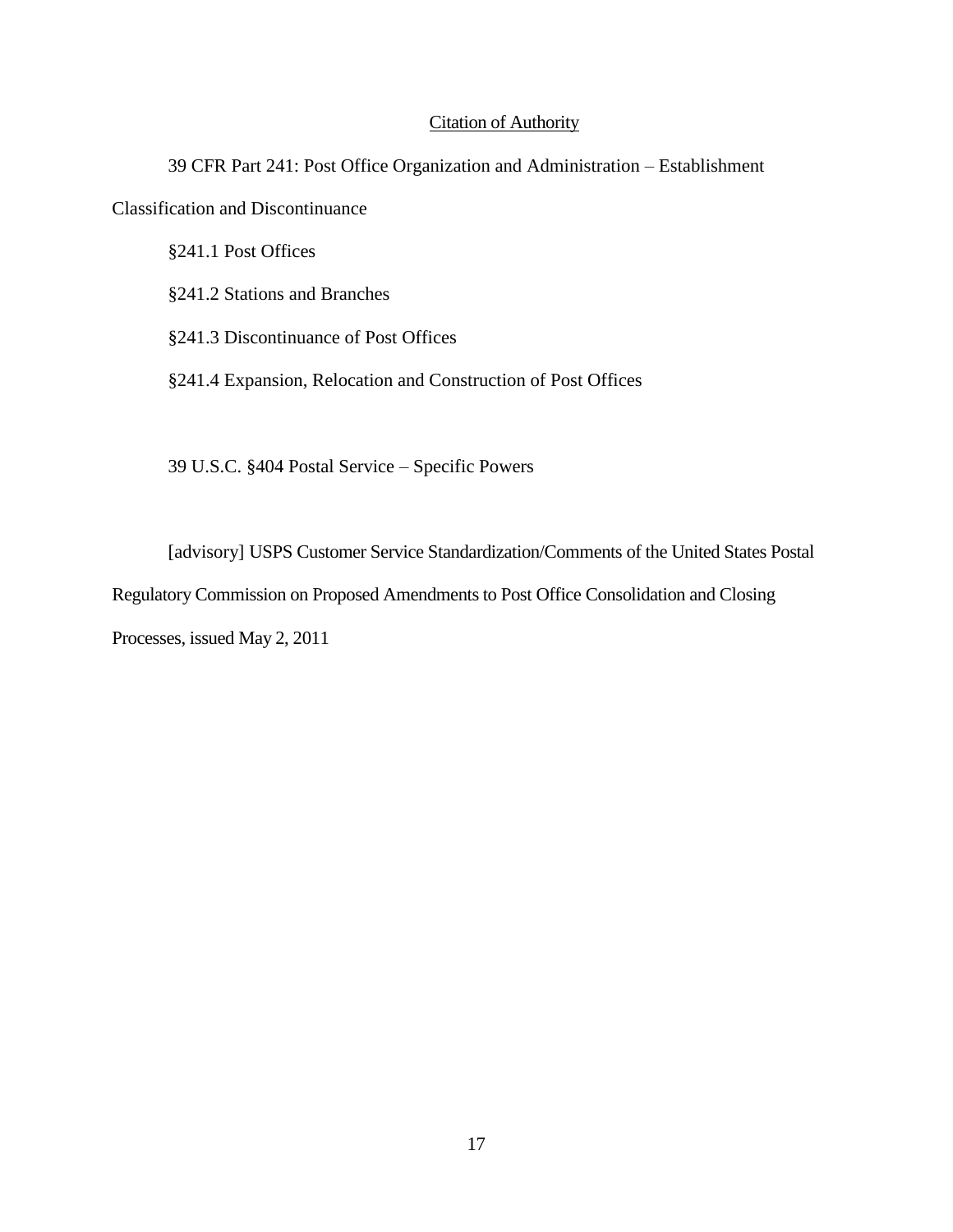# **APPENDIX A**

Copy of affidavit signed & notarized June 6, 2011 – actual affidavit mailed to the PRC

#### **Affidavit of Christina Surowiec**

My name is Christina Surowiec. I am a freelance writer and consultant, residing at 1333 E. Meeting House Road, P.O. Box 64, Gwynedd PA 19436. As a voluntary project prompted by concerns expressed in my community, I have taken steps to appeal the closing of the Gwynedd Post Office (or branch) by the United States Postal Service to the Postal Regulatory Commission. The PRC has recognized me as lead appellant in this case, to which it has assigned the docket number A2011-15.

In this affidavit, I wish to put on record my best recollection of a public meeting about the Gwynedd Post Office closing, scheduled by Philadelphia-based USPS personnel and held at the Lower Gwynedd Township municipal building on March 3, 2011. The meeting was conducted by a USPS customer service analyst named Mike Roberts, who was accompanied by another USPS customer service person named Donna Saulino. Ms. Saulino took handwritten notes throughout the proceedings. Despite appellant's request, the Postal Service has not provided these notes (or any explanation about what happened to them) to the PRC as part of the appeal documentation.

The meeting drew large attendance, filling the hall. In the hour-plus duration, numerous people who wanted to speak did not get a chance to do so.

Mr. Roberts led off by stating that the Postal Service had to downsize its number of facilities because of an ongoing loss of business volume. No one challenged the fact that postal volume is not what it used to be due to rising use of e-mail and online bill paying, but when Roberts went on to give numerical data on the Gwynedd Post Office's decline in business volume, several attendees shouted back at him that of course there would be a decline in business when the hours were cut in half. In recent years clerk service at the post office has only been available from 8 to 11 a.m. Monday to Friday; both afternoon service and Saturday service were eliminated. Mr. Roberts made no acknowledgement that the reduction in hours would complicate any attempt to analyze the decline in business. Material subsequently submitted by USPS to the PRC does not mention this factor, either. A few attendees also voiced other complaints about the service they received at Gwynedd: finding the counter closed a little *before* eleven, potholes in the parking lot are ones that I recall.

Several people queried Roberts to the effect of "What about the old house? I thought the post office was going to be moved into the old house." His reply (again, I can't quote exactly from memory, but I vividly recall the import of his words) was, "I don't know anything about an old house."

This phase of the discussion dealt with a structure known as the Beaumont House, built in the early 1800s and now owned by the Foulkeways retirement community. In a spectacular though slowmotion event in 2006, a remarkable professional crew from Wolfe House & Building Movers, after detaching the Beaumont House from its original foundation, transported it some hundreds of feet at a rate of several inches a minute to get it out of the way of the Route 202 project. The moving of the house was covered by local TV news and KYW news radio, and an article in the Lansdale *Reporter*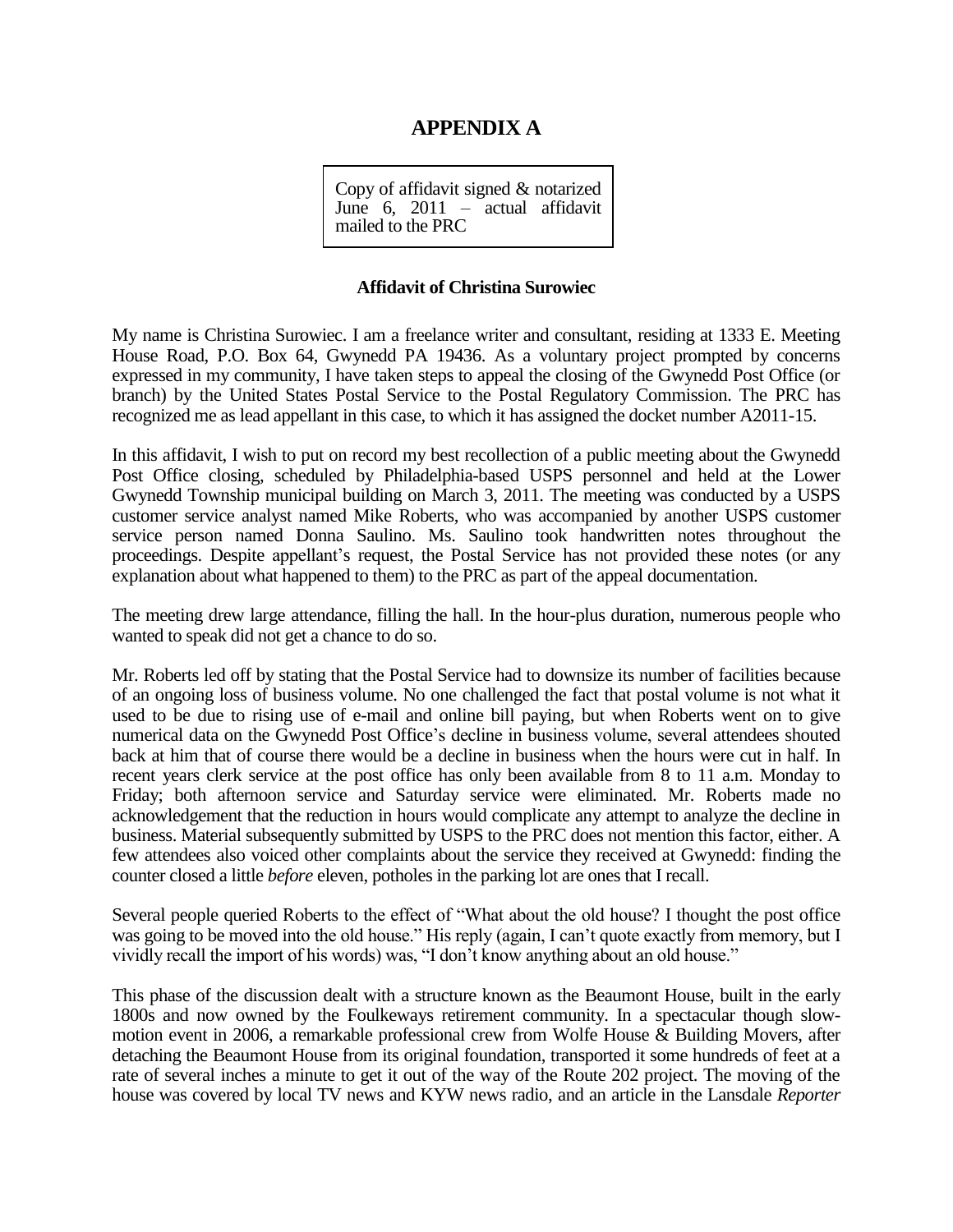newspaper noted that upcoming restoration of the house would convert the upper floors to guest lodgings for people visiting Foulkeways residents, while the ground floor would become the new Gwynedd Post Office. No public retraction of this plan or proposal ever appeared in the news media, although a careful perusal of minutes for Lower Gwynedd Township local government meetings (something I've only had a chance to do myself over the last two or three weeks as I write this) would reveal changing and still not totally clear plans. At one time years ago, I had the impression that the Route 202 reconfiguration would run right through the existing Gwynedd Post Office, but by early 2011 one could see the actual location of the new roadway, which leaves the post office building intact while shifting the Meeting House Rd.-202 intersection from just south of the Beaumont House parcel to just north of it.

Here I interpolate my surmise, dating back to well before the March 3 public meeting, that plans for the post office had evidently changed and did not involve the Beaumont House. Still, up until the announcement by USPS on February 15, 2011 of its intent, or proposal, to close its Gwynedd location, I had no reason to expect that ongoing activity in the area would lead not to the retention or nearby relocation of the post office, but its elimination. The short hours, the unmaintained parking lot seemed like a temporary inconvenience related to the road work.

At a point relatively early in the meeting at the township building, A.J. Jones, president of the Eastern Montgomery County local of the postal workers' union, introduced himself and gave his perspective on the matter. On the morning of February 16, he said – just as Gwynedd box holders were receiving notice of a **possible** closure of their post office, subject to public input and due consideration of all relevant factors – his maintenance supervisor got word from District Manager Gallagher that Gwynedd **would** close; the purpose of the communication was to get a go-ahead from the union on the Postal Service contracting out the job of dismantling the boxes, etc.

Much of the meeting was animated and contentious. The above-mentioned remarks by Mr. Jones reinforced the impression of the closure being a predetermined inside job. An aide for Congresswoman Schwartz was almost shouted down for making statements that seemed more sympathetic to USPS than residents, although she finished by affirming that the congresswoman opposed the closure and would make some type of attempt to stop it. My father, Frank Surowiec, who had turned 90 one week before, asked Mr. Roberts what the financial savings from closing the Gwynedd Post Office would amount to; the response was "about \$50,000." As Mr. Roberts further stipulated that there would be no layoffs, much discussion ensued as to how these numbers could ever add up, since operating cash flow at the Gwynedd Post Office was actually positive exclusive of labor costs.

A big bone of contention, discussed for much of the meeting, was USPS' designation of its Spring House branch as the facility that would absorb Gwynedd customers. Gwynedd is a freestanding traditional small post office, Spring House is a unit in a strip shopping center. When someone asked Mr. Roberts for information about terms of the lease at Spring House, he said he didn't know. The top objection residents had, especially those who were box holders at Gwynedd, to being shunted to the Spring House facility was a congested small parking lot and, above all, a hazardous left turn onto Bethlehem Pike, a busy surface road, required to leave the shopping center and head in the direction of Gwynedd. Mark Gray, a Lower Gwynedd Township supervisor, was quoted in the local newspaper story reporting the meeting as saying, "Trying to make a left-hand turn out of that parking lot is a real challenge. You might be solving one problem, but it could be causing another problem." A less tactful description by another attendee was that the lot at Spring House is a "death trap." (The Web link to the Lansdale *Reporter* story on the March 3 meeting with the quotes in this paragraph is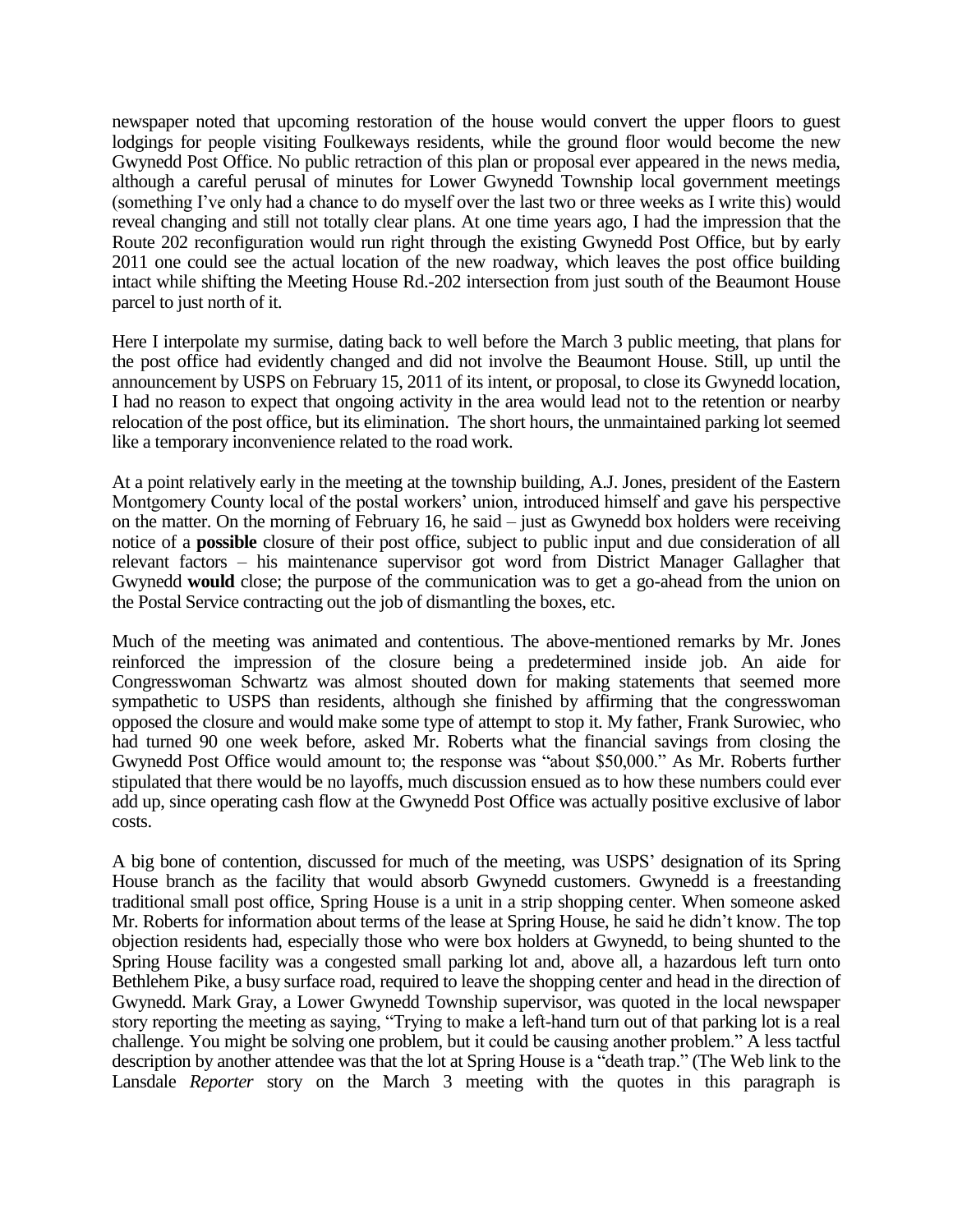http://www.thereporteronline.com/articles/2011/03/14/news/doc4d7dab3277db1002880255.txt?view mode=fullstory). Amid much back and forth, Mr. Roberts never acknowledged this potential hazard.

Elderly residents, some from Foulkeways and others from elsewhere in the area, complained about losing a convenient facility without a viable replacement. Walking to the Gwynedd Post Office from Foulkeways is easy and pleasant for those living there who may no longer drive; walking to Spring House would be impossible. Of the Gwynedd, Spring House and North Wales post offices, Gwynedd in its pre-closure configuration is the only one with a "drive-by" box in which to place outgoing mail from one's car, a consideration that could be important for frail or disabled people. Another resident made the point that on average those in this area pay high federal, state and local taxes and should receive commensurately good public services, including postal service. While Mr. Roberts noted that box holders did not have to accept the default migration to Spring House and had the option of setting up home delivery, community members gave reasons for preferring boxes: one lived where there was no practical place to put a home mailbox that would be accessible for both her and the carrier; another had a small business that basically required a post office box to operate. Numerous households have had a box at the Gwynedd Post Office for decades. Disruption of long-term continuity understandably provokes resentment. But as I see it, the Postal Service brushed aside without any adequate response objections to its procedural shortcuts, to the practical and financial grounds cited for the closure, and to problems at the Spring House site, and this served to magnify the sense of resentment substantially.

In this statement, I have attempted to relate, according to my best recollection, some of the outstanding particulars of the March 3, 2011 public meeting at the Lower Gwynedd Township municipal building, held by USPS ostensibly to receive community input regarding the closure of the Gwynedd Post Office. In characterizing remarks made by other members of the community, I merely represent the views voiced as I remember them. I am not advocating for any position other than that stated in the arguments of my appellant brief to the PRC.

I declare that, to the best of my knowledge and belief, the information herein is true, correct and complete.

\_\_\_\_\_\_\_\_\_\_\_\_\_\_\_\_\_\_\_\_\_\_\_\_\_\_\_\_\_\_\_ Christina Surowiec

STATE OF PENNSYLVANIA, COUNTY OF MONTGOMERY, ss:

\_\_\_\_\_\_\_\_\_\_\_\_\_\_\_\_\_\_\_\_\_\_\_\_\_\_\_\_\_\_\_ Notary Public

\_\_\_\_\_\_\_\_\_\_\_\_\_\_\_\_\_\_\_\_\_\_\_\_\_\_\_\_\_\_\_ Title (and rank)

My commission expires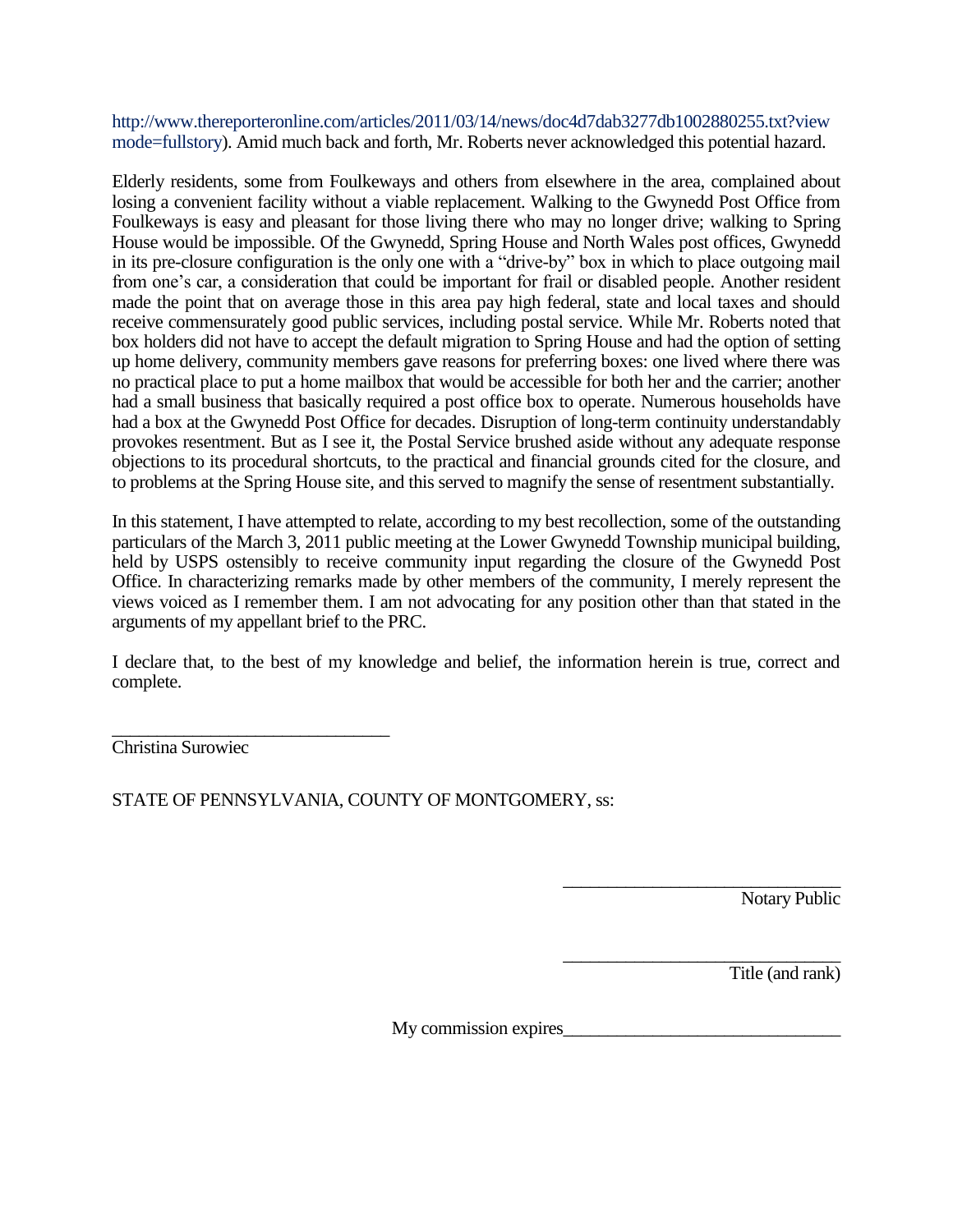# **APPENDIX B**

The map constructed by petitioner shows the road configuration in relation to existing structures, including the Gwynedd Post Office, North Penn Fire Co. substation, the Beaumont House (relocated from the enlarged roadway and road frontage being created by the reconstruction of U.S. Route 202), and a smaller historic structure known as the "carriage house" near the relocated Beaumont House.

USPS in its notice to customers about its proposed closure of Gwynedd Post Office and subsequent announcement of the closure stated that the Route 202 project would cut off access by closing Meeting House Rd. The map shows that Meeting House Rd. is being rerouted to the north of the Beaumont House, creating a square, safer intersection with the highway. When the roadwork is complete, the post office and nearby properties will still be visible from Route 202, and still accessible from 202 by a slightly longer but much safer approach. A customer traveling to the post office by Meeting House Rd. would go the same way as ever, the only difference being that the pavement of the original Meeting House Rd., beyond the point where the reconfigured Meeting House Rd. bears right to meet Route 202, would be a driveway or cul-de-sac.

At various times since 2005-2006, proposals discussed at Lower Gwynedd Township local government meetings and occasionally reported in local news media indicated that the Gwynedd Post Office would move to either the Beaumont House or the carriage house. Some sort of upgrade or enlargement of Route 202 has been under discussion, and in fragments acted upon, for many decades  $-$  transportation planners first brought up this issue in 1968,<sup>1</sup> ironically one year after the current Gwynedd Post Office building opened, replacing a much smaller wooden building. Several years ago, when detailed planning for the present road project was getting underway, the possibility existed, or at any rate came up in local conversation, that the new road would run right through the post office, necessitating its relocation. As the map shows, this didn't happen: the way off 202 at the current, soon to be replaced Meeting House Rd. intersection is precisely where Route 202 narrows from four lanes to two lanes – four from this point south, two from this point north. The road reconstruction, represented on the map as an outlined white area next to the solid black stripe that symbolizes Route 202 north of the post office, will make the whole stretch four lanes, but in such a way that the post office structure is unaffected. The Beaumont House, built in  $1817<sup>2</sup>$  did have to move to avoid being lost to the enlarged highway, a feat accomplished in 2006.

Assertions by the Postal Service that access to Gwynedd Post Office is a problem because the Route 202 project is shifting the Meeting House Rd. intersection seem strained, but the same statement in regard to the North Penn Fire Co. substation that shares a parking lot with the post office would seem to carry more credibility. After all, in responding to an alarm every second counts, and big fire trucks would have to exit their garage bay and negotiate two fairly small roads (though for just a short total distance) to reach the highway, compared to instantaneous highway access under the original road configuration. Although this brief and the attached appendices focus on the status of Gwynedd Post Office, a comparably gnarled record of township government deliberations over the future of the fire substation is available via minutes of Lower Gwynedd Township local government meetings. $3$  The cost of a new firehouse or perhaps a combined fire and ambulance company facility is estimated at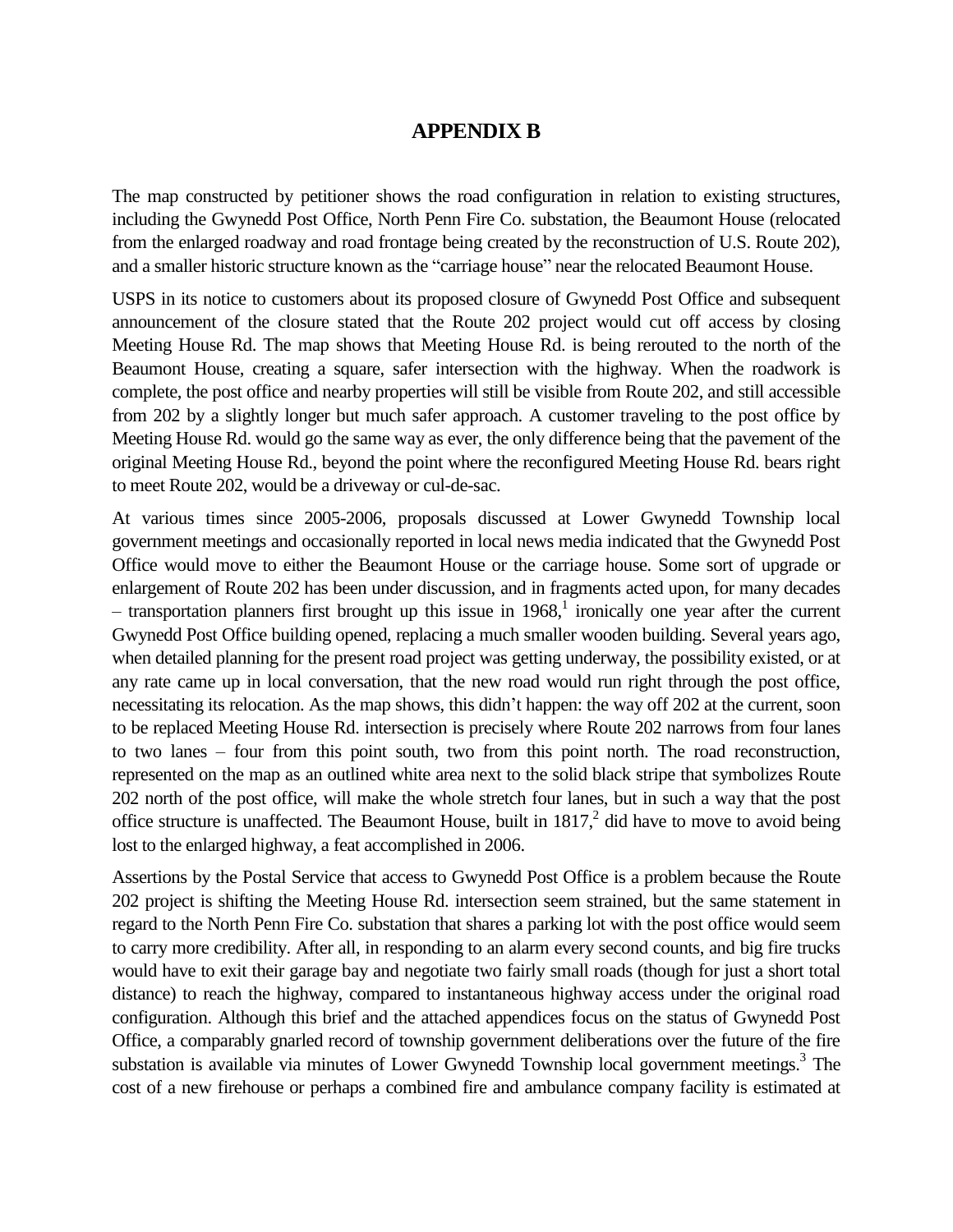\$1.5 million to \$2.5 million. Not long ago, township officials spoke of getting a Homeland Security grant to cover much of this, but in the straitened fiscal circumstances that now prevail, the chances for this have likely grown more doubtful. One thing is certain – a new firehouse, presumably to be sited nearby but with better access to Route 202, won't be built in a day. Until then, the current facility will have to remain in use, and so will the roadway into and out of the parcel on which both the fire station and post office stand.

#### *Historical Note*

Gwynedd is an old and historic community, dating to the late 1600s. Its post office district was established in 1810, making it one of the first 35 post offices in the entire state of Pennsylvania.<sup>4</sup> I have not been able to trace when it became a branch of the North Wales post office, and I doubt that the Postal Service can supply an accurate account.

The community's future may be that of an increasingly anonymous though generally affluent suburb. It is mostly "built out," with quite a minor inventory of space available for infill development and the occasional opportunity for redevelopment. Residents are not apt to remember that their jurisdiction was one of the first 35 post offices in the state, that Quakers here admonished each other and their neighbors about the few who kept slaves, that someone cared enough to cobble together a last-ditch appeal trying to save the local post office branch. Mail service will evolve, or devolve, as it will. The local population count is unlikely to change much. Whatever business volume potential the post office has is largely due to the highway, although this potential provides a business asset that the other dozen post offices and branches around here that USPS is retaining for now, along secondary roads with strictly local traffic, don't come close to matching. Then again, the highway – which smacks of circa 1960s expansionist suburbia – takes on a wavery outline rolling into the future. Assurance that it will be a stable replication of what its planners envision may not be all that persuasive to people who are paying attention.

– *Chris Surowiec*

 $\overline{a}$ 

<sup>&</sup>lt;sup>1</sup> Livability Initiative: Case Study Highlight: US 202 Parkway, Pennsylvania http://www.fhwa.dot.gov/livability/case\_studies/guidebook/chap03.cfm

<sup>2</sup> Gwynedd Friends Meeting history http://www.gwyneddfriends.org/gwynedd\_history\_part2\_page2.html

<sup>3</sup> Lower Gwynedd Township http://www.lowergwynedd.org/

<sup>4</sup> Gwynedd Friends Meeting history http://www.gwyneddfriends.org/gwyneddpostoffice.htm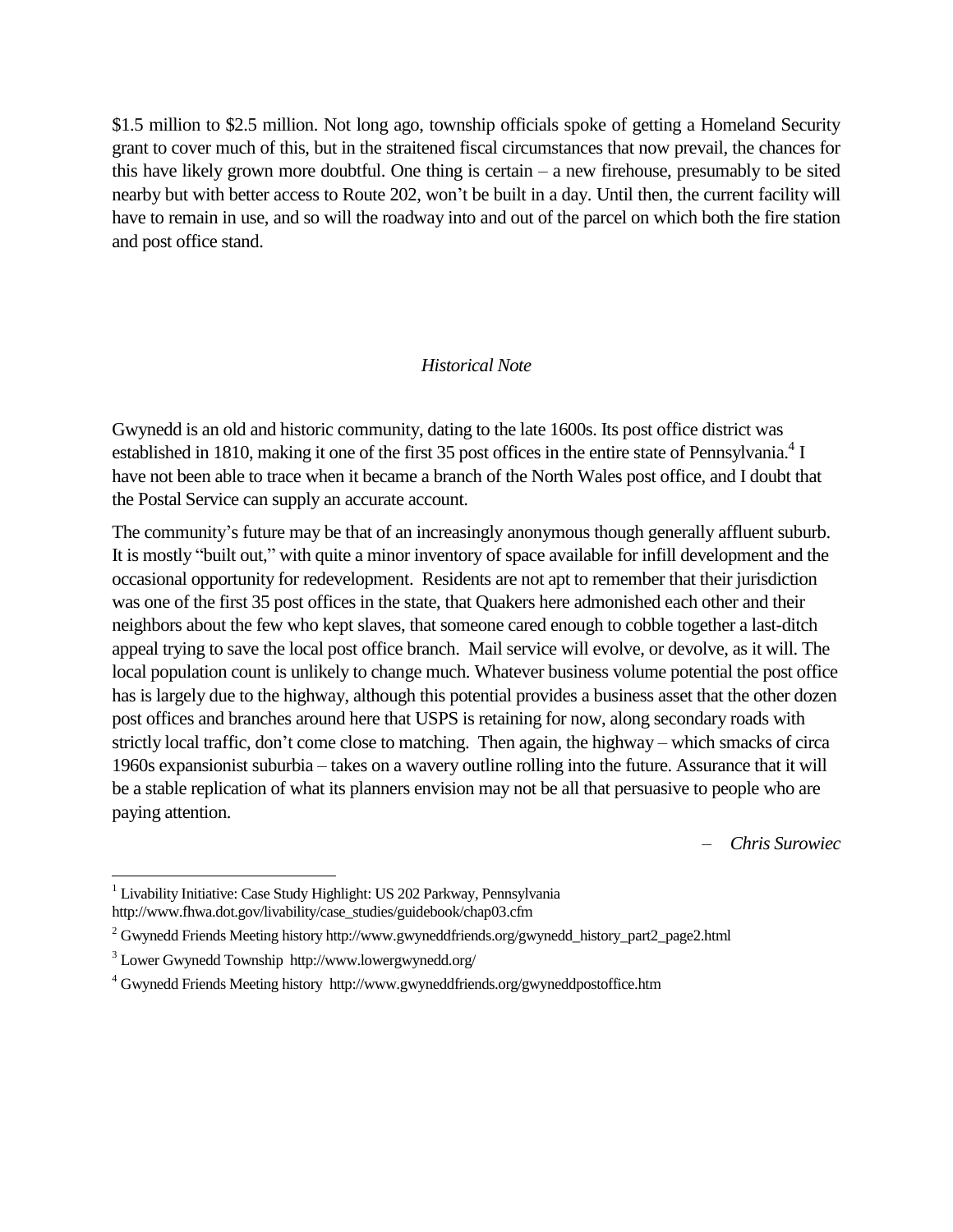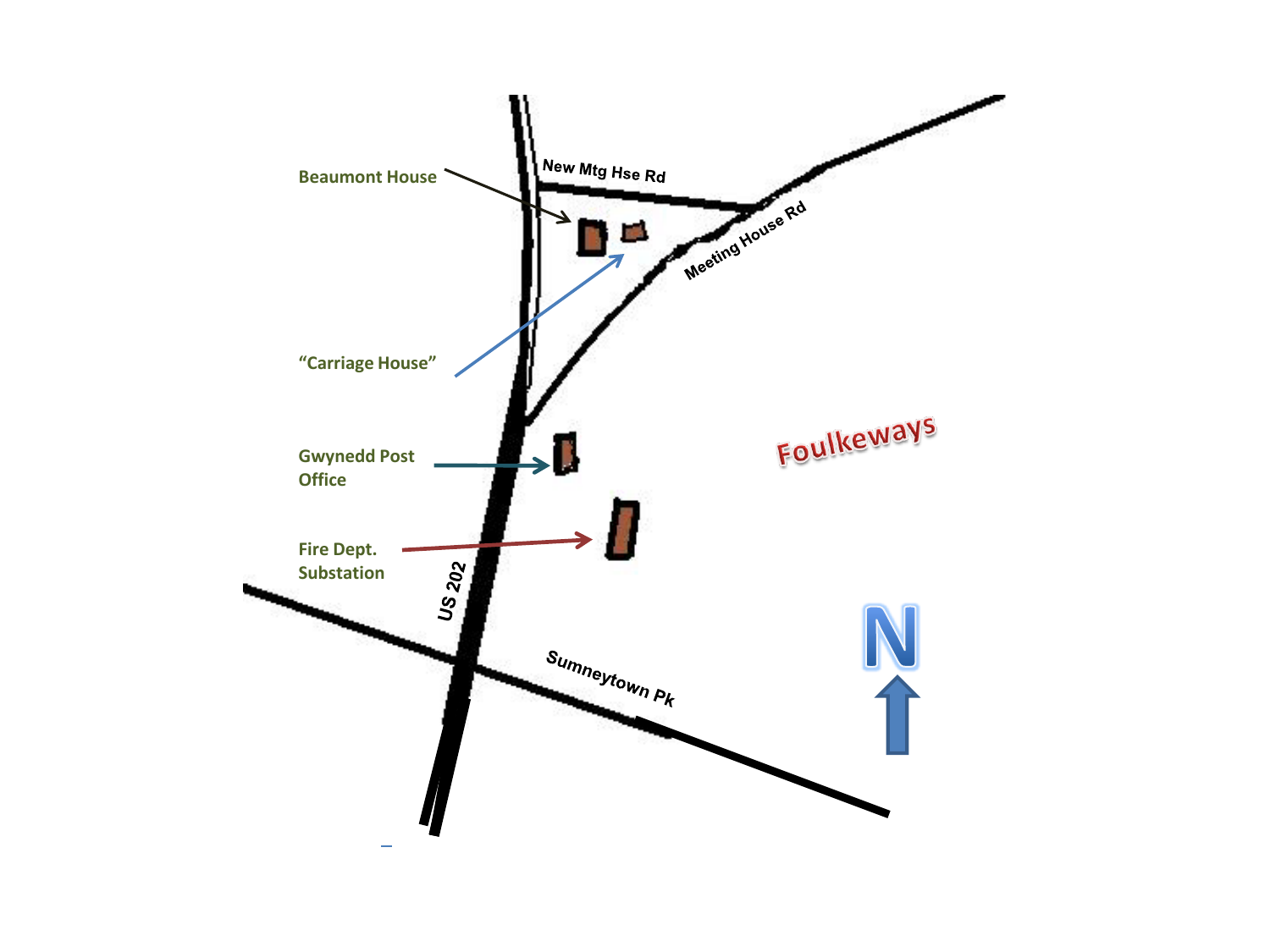# Pictures





Gwynedd Post Office Carriage House





Beaumont House Spring House P.O. in Strip Center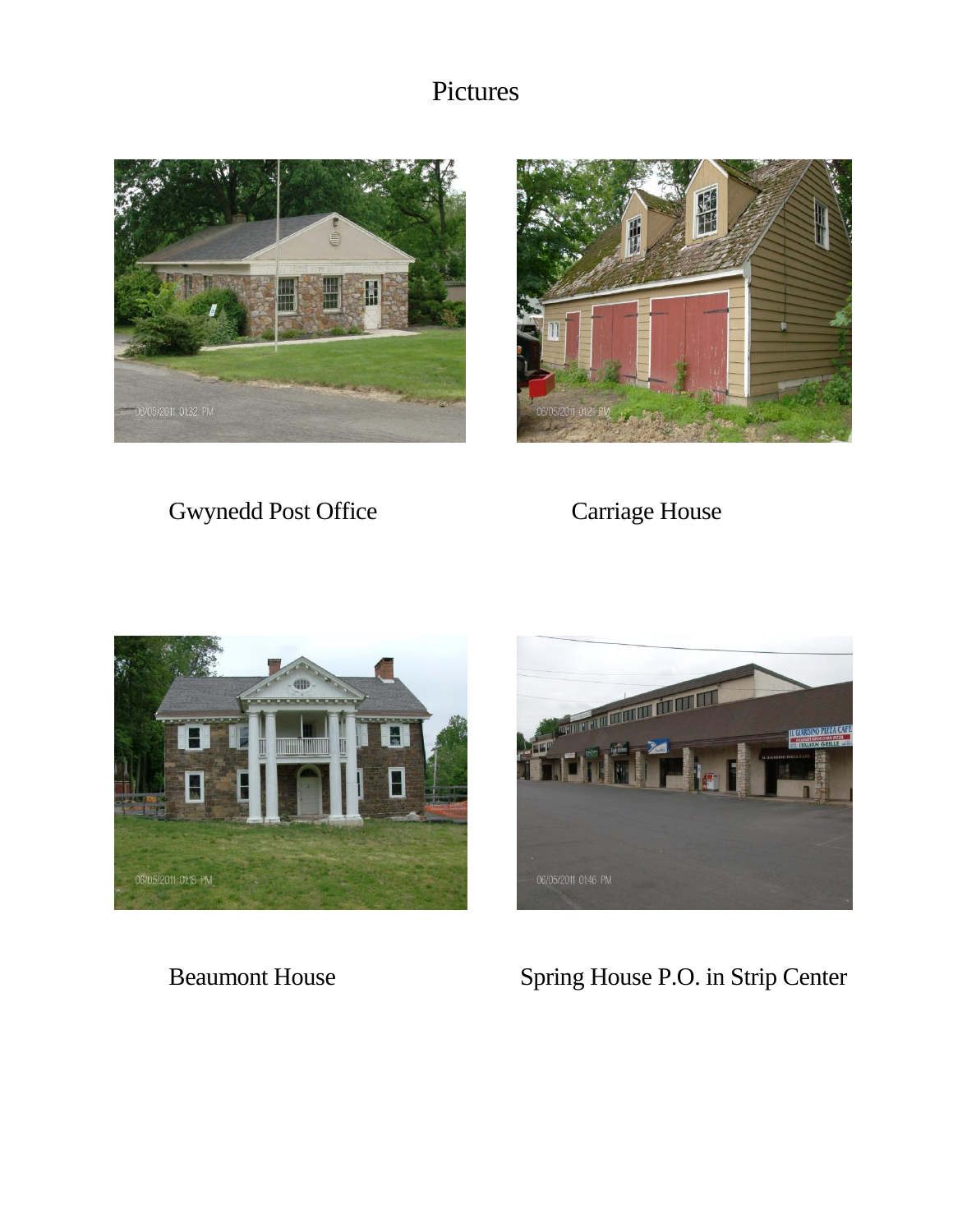# **APPENDIX C**

For information purposes, this appendix provides a timeline on matters pertaining to the status of the Gwynedd Post Office in recent years. Source is minutes for Lower Gwynedd Township local government meetings unless otherwise specified, with some interpolated comments.

2006 Beaumont House moved, preserving it from destruction by the U.S. Route 202 reconfiguration. Local newspaper reports that the ground floor will be the new Gwynedd Post Office.

> Feb. 20, 2007 Lower Gwynedd Township supervisors voted 5-0 to proffer an amended zoning ordinance that would allow a 2-acre lot size as a conditional use for a post office (down from a previously specified 5 acres). Measure meant to accommodate a post office in the Beaumont House.

- March 20, 2007 Public hearing on above ordinance amendments, approved by supervisors on 4-0 vote.
- Nov. 5, 2007 Discussion of upcoming land development matters at the Meeting House Rd.-Route 202 intersection, involving coordination of projects for Foulkeways, the post office, and the fire department substation, in the context of the upcoming 202 road project. Meeting attended by Foulkeways CEO Doug Tweddale. According to the minutes, "Tweddale said the move of the historic Beaumont House and purchase of the Mosig property will provide a post office on campus and a new North Penn firehouse will be built by Lower Gwynedd Township." Apparently roadwork configuration for the 202 upgrade had already been finalized at this point so that the existing post office building was no longer in the crosshairs. Tweddale said Foulkeways would convert the post office building into residential units. Supervisors voted 5-0 to approve plans for Foulkeways to renovate their dining hall [in the central part of their complex, not near the Meeting House Rd.-202 intersection] and to renovate Beaumont House as previously proposed. This vote did not address any modification of the existing post office.
- May 15, 2008 Lower Gwynedd Township supervisors voted 4-0 to revise a 3-way sewer agreement between Foulkeways, Upper Gwynedd Township and Lower Gwynedd Township. According to the minutes, "Modifications were made to the existing agreement in conjunction with the proposed post office and new buildings."
- Oct. 14, 2008 Lower Gwynedd Township supervisors voted 5-0 to approve a land development waiver for Foulkeways to build 2 new residential units and expand its maintenance facility. Supervisor Edward Brandt asked Foulkeways CEO Doug Tweddale if Foulkeways was going to dedicate land for the fire station to the township. Site plan [unclear if this is for new units, the fire station, or both] to be presented by Foulkeways later, in conjunction with their request for a building permit.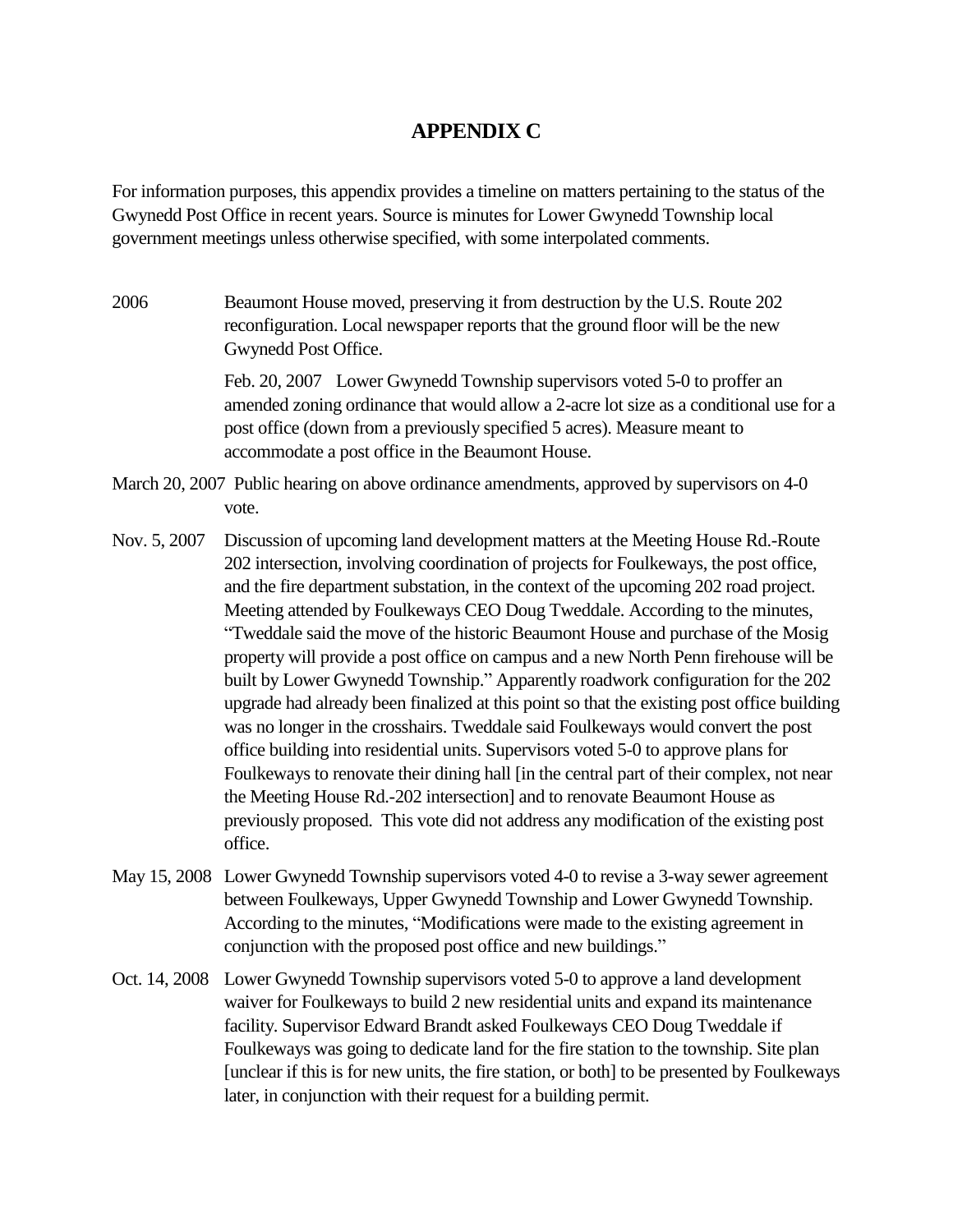Aug. 25, 2009 Meeting dealt with a land development application by Foulkeways for the portion of their property adjoining the area of the Route 202 reconfiguration. Zoning Officer Joseph Zadlo said that the plans had changed several times and were ready to be voted on by the township Board of Supervisors. Foulkeways CEO Tweddale said the Beaumont House was moved two years ago [actually it was three years ago]. It will have office space and guest lodgings for people visiting Foulkeways residents. [This marks abandonment of any consideration to relocate the Gwynedd Post Office into the ground floor of the Beaumont House, the plan or proposal that, previously, was quite widely reported. This new application received limited coverage in local newspapers, but not much.]

> Tweddale said that the carriage house will be expanded by 600 square feet. **He said that there are rumors that the post office may be closed.** [emphasis inserted] He said that the old post office [i.e., the one in operation until May 27, 2011, the closure of which petitioner is appealing] will be converted to a resident unit with a garage addition. He said the fire station is shown on the new plan. Access to the fire station and storm drainage issues have to be worked out.

Zadlo said that the board could consider approving the plan, subject to eight conditions:

1. Preparation and recording of a façade easement over the front elevation of the existing portion of the Beaumont House.

2. Adjustment of the landscape plan for the purpose of preserving the view of the Beaumont House from Rt. 202.

3. Preparation and recording of a conservation easement over the portion of the property that fronts on Route 202.

4. Documentation of the offer from Foulkeways to donate a site for a new fire/ambulance station with the understanding that Foulkeways will have input into the design of the exterior of building.

5. Approval by the Township of a pedestrian circulation system from the main campus to the Beaumont site including properly designed cross walks.

6. **The only use being approved for the carriage house under this plan is a post office. Conversion of the carriage house to any other use will require land development approval by the Township.** [emphasis added]

7. Review and approval by the Township Engineer for compliance with all the above stated conditions and all Township regulations

8. Execution of a land development agreement, posting of construction escrows and posting of legal and engineering escrows along with the recording of the agreement.